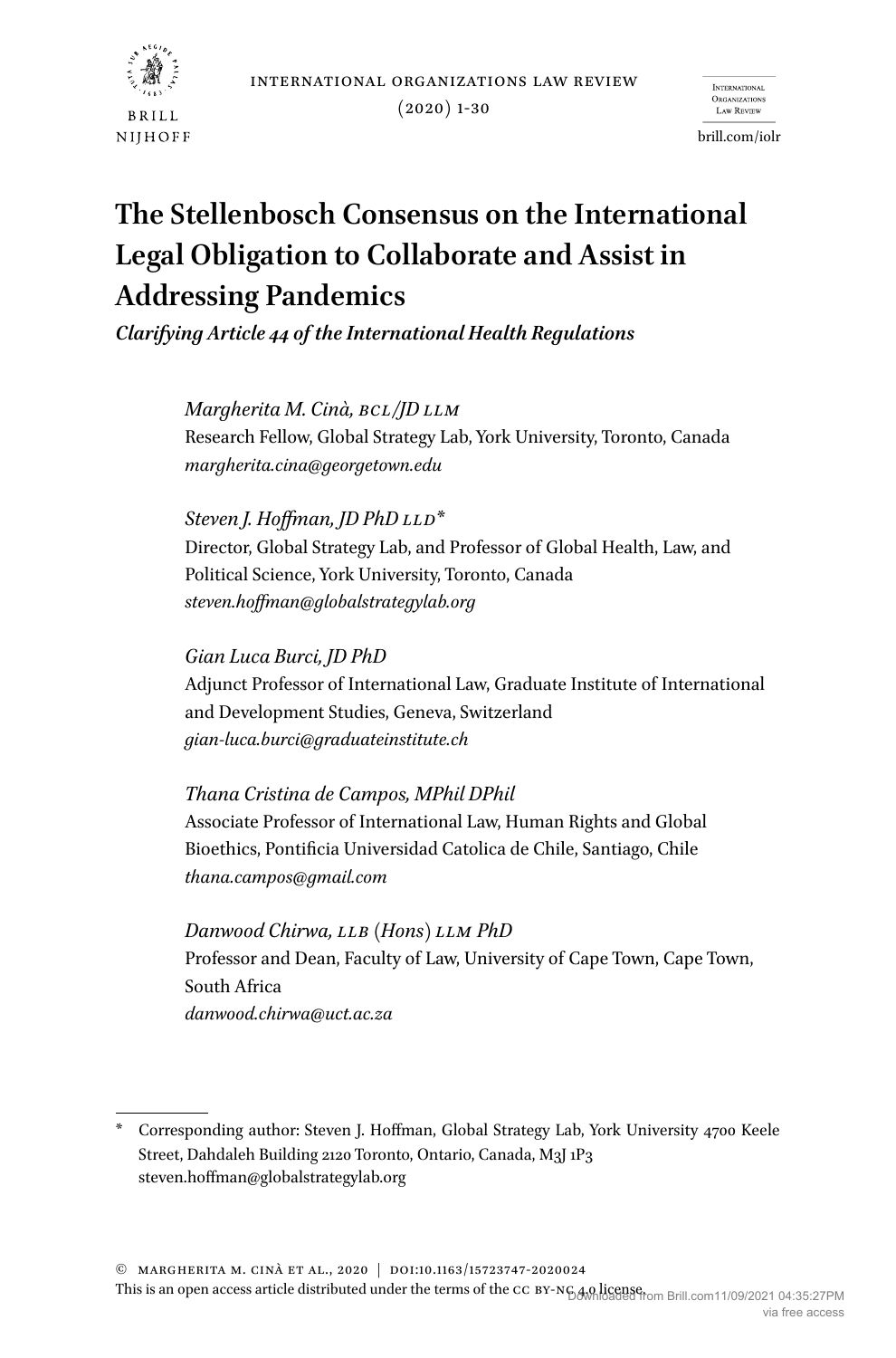*Stéphanie Dagron, Dr. iur., PhD* Professor of Law, University of Geneva, University of Geneva, Geneva, Switzerland *stephanie.dagron@unige.ch*

*Mark Eccleston-Turner, LLB (Hons) LLM PhD* Lecturer in Law, School of Law, Keele University, Staffordshire, United Kingdom *m.r.eccleston-turner@keele.ac.uk*

*Lisa Forman, LLB MA SJD* Associate Professor, Dalla Lana School of Public Health, University of Toronto, Toronto, Canada *lisa.forman@utoronto.ca*

#### *Lawrence O. Gostin, JD LLD (Hon.)*

Professor and Founding O'Neill Chair in Global Health Law, Georgetown Law, Georgetown, Washington, D.C., USA *gostin@georgetown.edu*

#### *Roojin Habibi, JD MSc*

Research Fellow, Global Strategy Lab, and Doctoral Candidate, Osgoode Hall Law School, York University, Toronto, Canada *e-mail: roojin.habibi@globalstrategylab.org*

## *Benjamin Mason Meier, JD LLM PhD*

Associate Professor of Global Health Policy, Department of Public Policy, University of North Carolina at Chapel Hill, Chapel Hill, NC, USA *meierb@email.unc.edu*

*Stefania Negri, MPS PhD* Associate Professor of International Law, Department of Legal Sciences, University of Salerno, Salerno, Italy *snegri@unisa.it*

*Gorik Ooms, Lic. Jur. PhD* Honorary Professor of Global Health Law & Governance, London School of Hygiene and Tropical Medicine, London, United Kingdom *gorik.ooms@lshtm.ac.uk*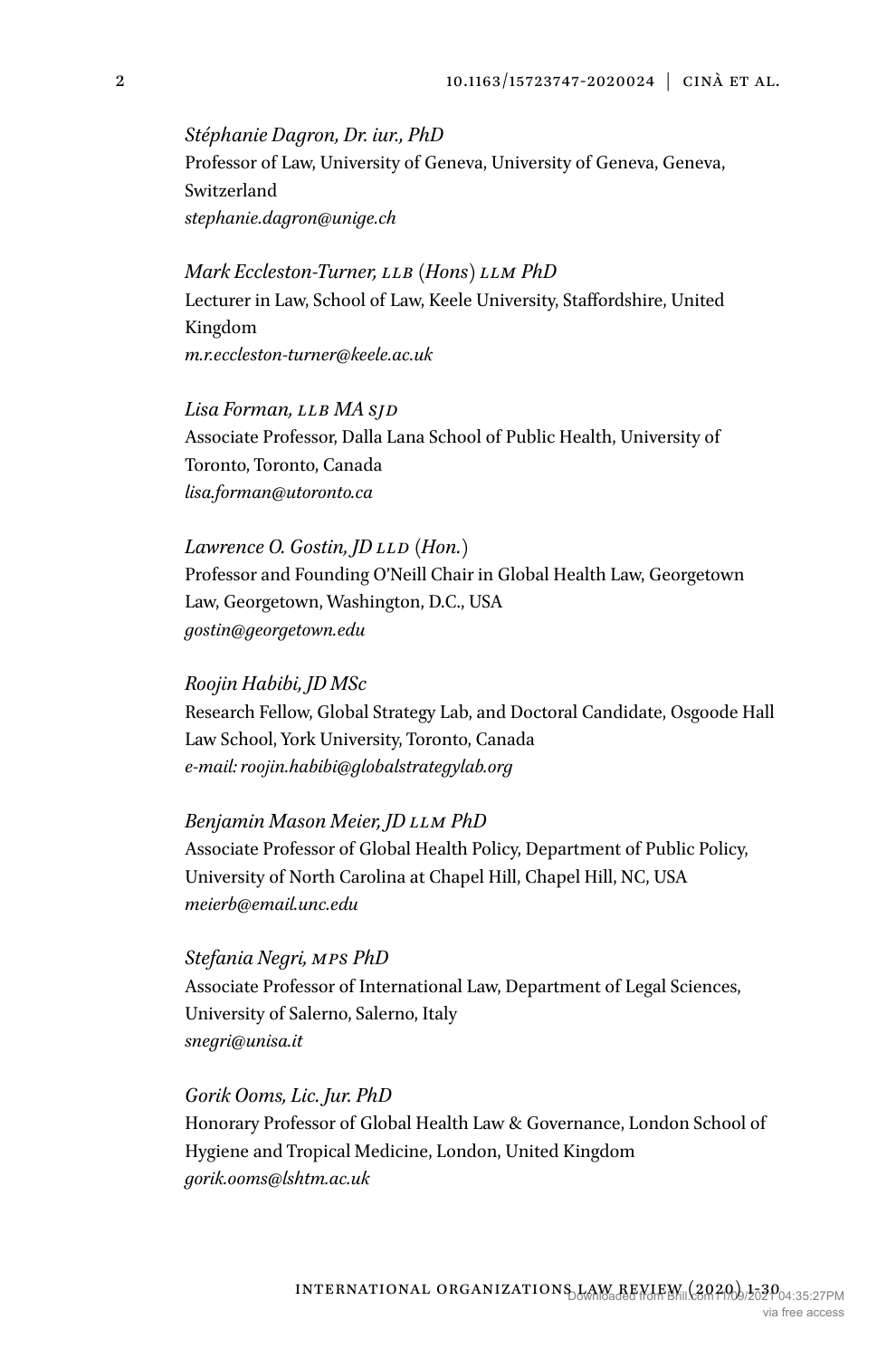*Sharifah Sekalala, LLB LLM DPhil* Associate Professor and Fellow of the Higher Education Academy, School of Law, Warwick University, Coventry, United Kingdom *sharifah.sekalala@warwick.ac.uk*

*Allyn Taylor, JD LLM JSD* Professor, School of Law, University of Washington, Seattle, WA, USA *allyntaylor99@gmail.com*

*Alicia Ely Yamin, JD MPH* Senior Fellow, Petrie-Flom Center for Health Law Policy, Biotechnology and Bioethics Harvard Law School, Cambridge, MA, USA *ayamin@hsph.harvard.edu*

## **Abstract**

The *International Health Regulations* (ihr), of which the World Health Organization is custodian, govern how countries collectively promote global health security, including prevention, detection, and response to potential global health emergencies such as the ongoing covid-19 pandemic. While Article 44 of this binding legal instrument requires countries to collaborate and assist each other in meeting their respective obligations, recent events demonstrate that the precise nature and scope of these legal obligations are ill-understood. A shared understanding of the level and type of collaboration legally required by the IHR is a necessary step in ensuring these obligations can be acted upon and fully realized, and in fostering global solidarity and resilience in the face of future pandemics. In this consensus statement, public international law scholars specializing in global health consider the legal meaning of Article 44 using the interpretive framework of the *Vienna Convention on the Law of Treaties*.

### **Keywords**

Vienna Convention on the Law of Treaties – treaty interpretation – international health regulations – international organizations – World Health Organization – international duty to assist – global health governance – international human rights law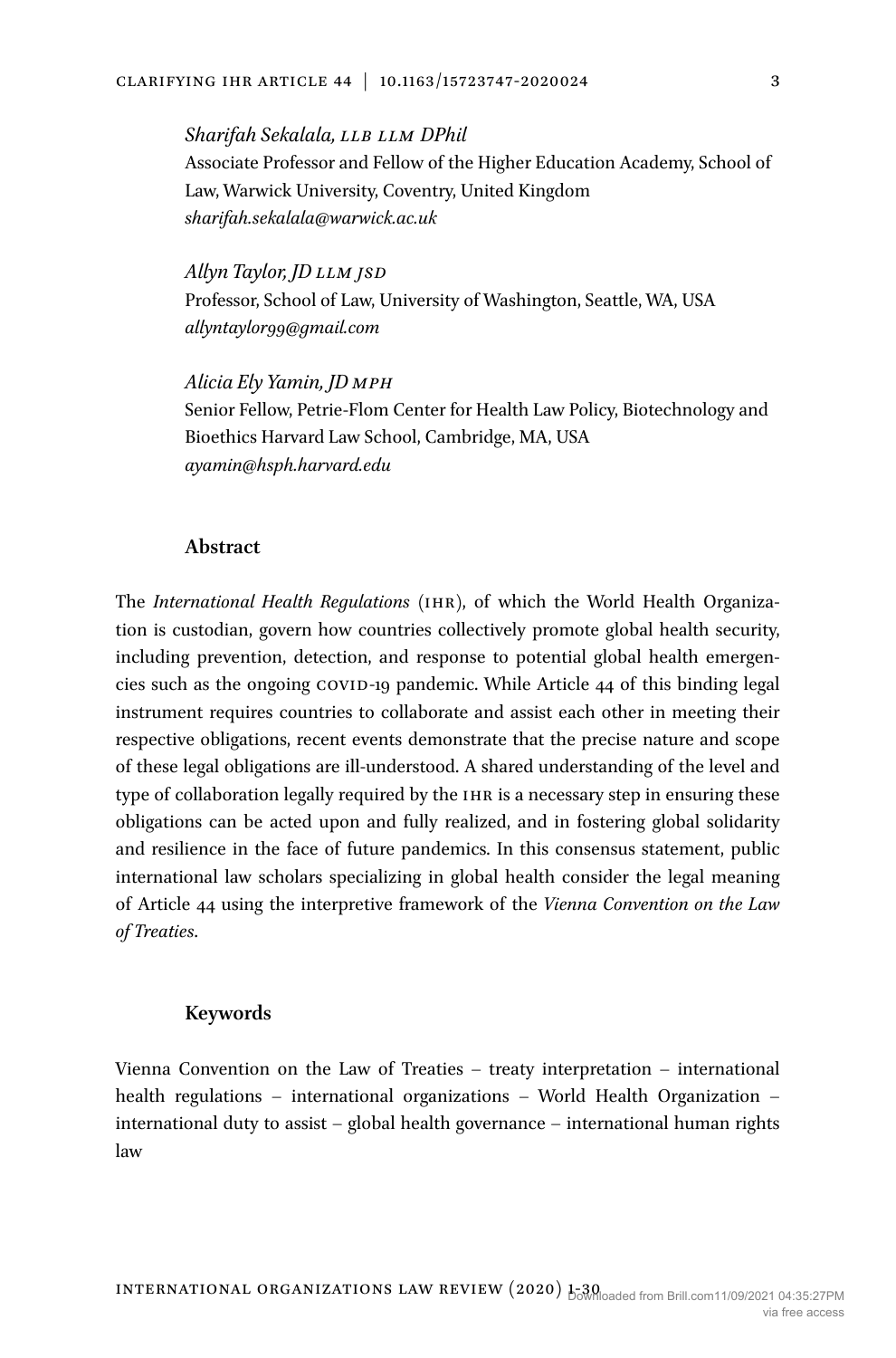#### **1 Introduction**

The *International Health Regulations* (IHR) is a legally binding international instrument that governs how 196 states parties collectively promote global health security, including preventing, detecting, reporting, and responding to infectious disease outbreaks that pose major global threats. Its most recent version was adopted unanimously in 2005 by the World Health Assembly under Articles 21(a) and 22 of the Constitution of the World Health Organization (who). This revision to the ihr followed the Severe Acute Respiratory Syndrome (sars) outbreak in 2003 that exposed weaknesses in the ihr's previous version and garnered worldwide support for fundamental changes. The revised IHR aims to "prevent, protect against, control and provide a public health response to the international spread of disease in ways that are commensurate with and restricted to public health risks, and which avoid unnecessary interference with international traffic and trade"[.1](#page-3-0)

When renegotiating the IHR, countries discussed at great lengths how this important legal instrument must require countries to support each oth-er in curtailing the international spread of diseases for everyone's benefit.<sup>[2](#page-3-1)</sup> Article 44 of the IHR is the outcome and legal embodiment of this identified need: it legally requires collaboration between states parties and from who for the fulfillment of the IHR's other obligations. This need continued to be discussed after the ihr's entry into force in 2007. Most prominently, that year who focused its marquee *World Health Report 2007* on how the ihr facilitates collective responses to global health security threats through global partnerships and international collaboration, with the who Director-General emphasizing that "[i]nternational public health security is both a collective aspiration and a mutual responsibility"[.3](#page-3-2) Yet, despite the importance of this need and its encapsulation in Article 44 of the IHR, there is little legal guidance available to countries to better understand the precise nature and nuances of their collaboration obligations. As described in the introduction to this special issue of *International Organizations Law Review*, this article contains the second of two consensus statements that apply generally accepted principles and doctrine of public international law to interpret countries' legal obligations under the ihr. This second statement clarifies the duties countries have under

4

<span id="page-3-0"></span><sup>1</sup> *International Health Regulations* (2005) entered into force June 15, 2007, art. 2 [hereinafter *ihr (2005)*].

<span id="page-3-1"></span><sup>2</sup> Who, 'The World Health Report 2007 A Safer Future: Global Public Health Security in the 21St Century' [<https://www.who.int/whr/2007/whr07\\_en.pdf?ua=1>](https://www.who.int/whr/2007/whr07_en.pdf?ua=1%3e) [hereinafter *World Health Report 2007*].

<span id="page-3-2"></span><sup>3</sup> [Ibid.](https://www.who.int/whr/2007/whr07_en.pdf?ua=1), vii.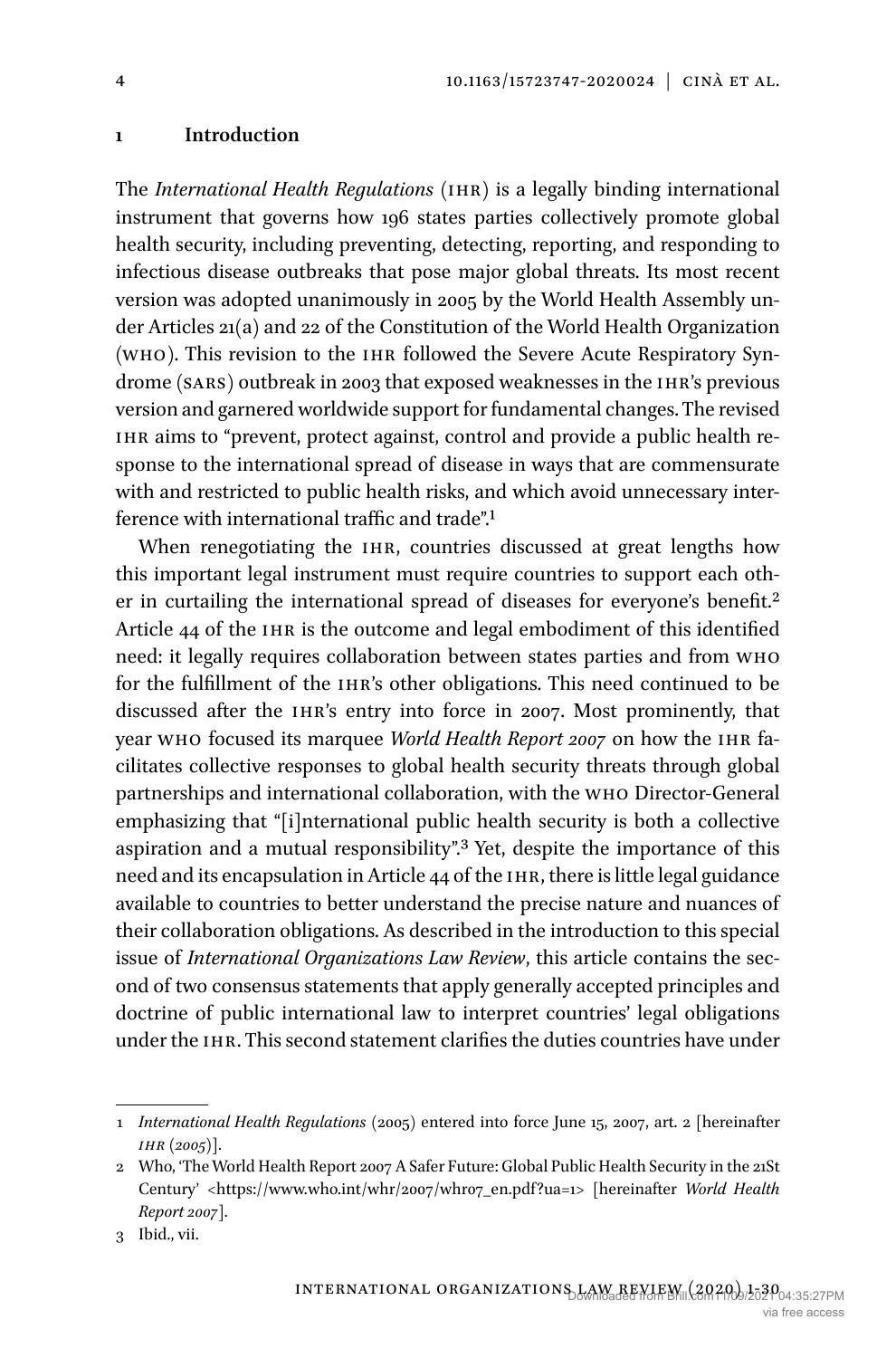Article 44 of the IHR to collaborate and assist each other in preparing for and responding to public health events.

For historical context, the IHR can be traced back to the earlier International Sanitary Conventions adopted between 1892 and 1944, that were brought together by the World Health Assembly in 1951 as the *International Sanitary Regulations*, and then revised and renamed in 1969 as the *International Health Regulations*. The IHR (1969) applied only to four diseases: plague, cholera, yellow fever and smallpox.<sup>4</sup> Additional quarantinable diseases were added in 1973 and in 1981.<sup>5</sup> The Regulations as revised in 200[5](#page-4-1) (IHR (2005)) represented a more "substantial revision",<sup>6</sup> including significant changes to how countries were expected to prepare for and respond to infectious disease outbreaks.

In rethinking how the world must respond to disease outbreaks, the IHR emphasized the public health rationale of this international legal instrument. While public health was certainly important in previous versions, the IHR (2005) shifted away from a focus on controlling borders to one where containing diseases at their source was of paramount concern.[7](#page-4-3) For example, whereas the *Foreword* to the IHR (1969) noted that its purpose was "to ensure the maximum security against the international spread of diseases with a minimum interference with world traffic",<sup>8</sup> Article 2 of the IHR (2005) emphasizes "a public health response" as a central purpose of this international instrument.<sup>9</sup> The protection of trade and travel remain important goals, but with the IHR (2005), the primacy of public health is clear.

In addition to clarifying the purpose and scope of this instrument, the revised IHR introduced a number of novel features that further privilege public health. In particular, the instrument's scope was expanded beyond a specific list of diseases through the creation of the more holistic concepts such as "disease", "event", and "public health emergency of international concern" (pheic)[.10](#page-4-6) Accompanying the creation of this new concept, the revised ihr also established specific procedures for countries to notify who of specific events. Using the IHR's Annex 2 decision instrument, states parties are required to assess events that may constitute a pheic by focusing on four factors: the seriousness of the "public health impact of the event"; the nature of

<span id="page-4-0"></span><sup>4</sup> *ihr (2005)*, above n 1, 1.

<span id="page-4-1"></span><sup>5</sup> Ibid.

<span id="page-4-2"></span><sup>6</sup> *Ibid*, 1.

<span id="page-4-3"></span><sup>7</sup> Sara E Davies et al., *Disease Diplomacy International Norms and Global Health Security* (2015) [hereinafter Disease Diplomacy].

<span id="page-4-4"></span><sup>8</sup> International Health Regulations (1969) entered into force January 1, 1982, 5.

<span id="page-4-5"></span><sup>9</sup> *ihr (2005)*, above n 1, art 2.

<span id="page-4-6"></span><sup>10</sup> Ibid., art 1, 12. See ihr Article 1 for the full definitions of "disease", "event", and "public health emergency of international concern".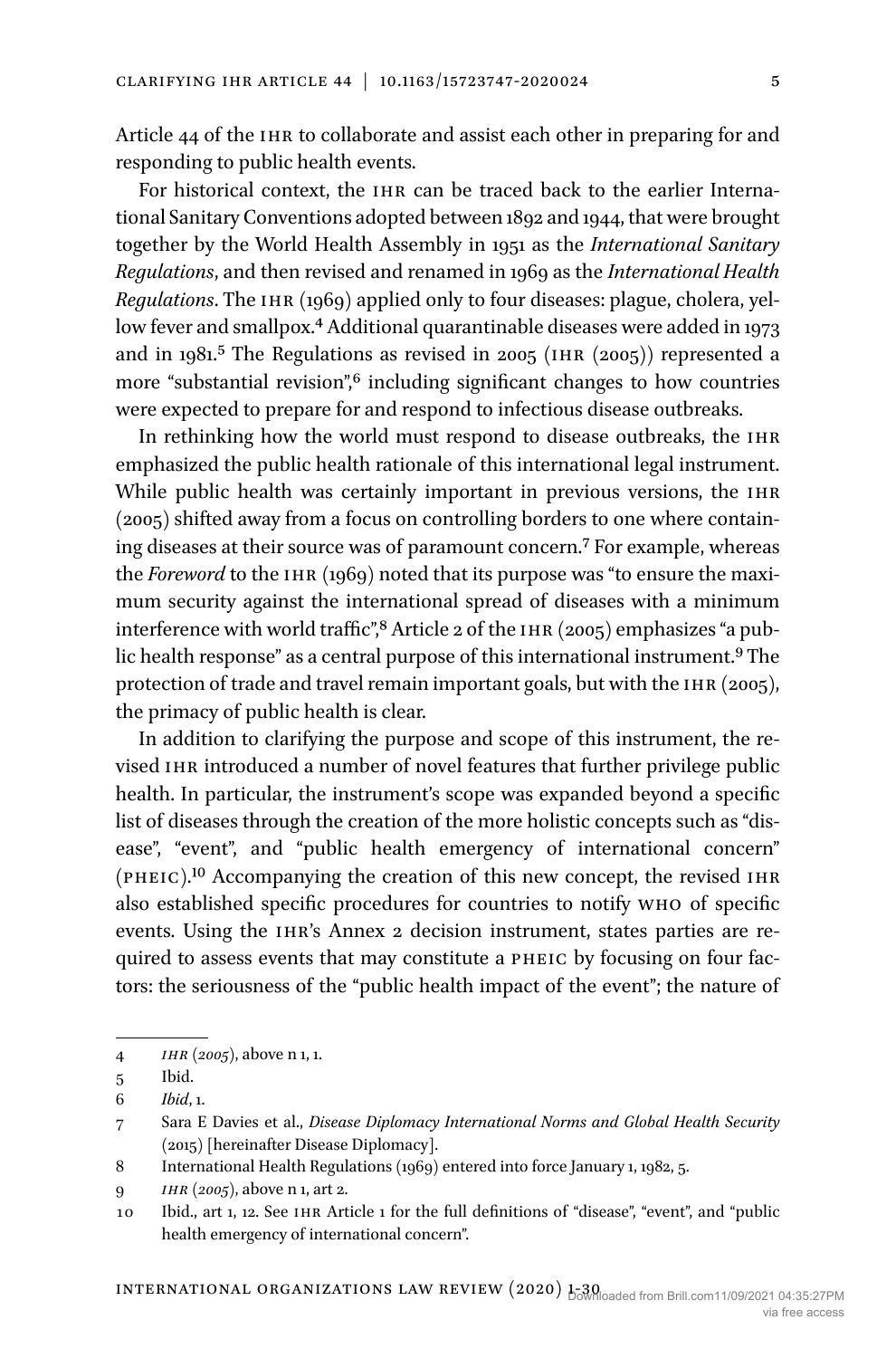the event ("unusual or unexpected"); the "risk of international spread"; and the significance of the "risk of international travel and trade restrictions"[.11](#page-5-0) The revised ihr give the who Director-General sole authority (albeit taking into consideration the advice of an expert group referred to in the Regulations as the "Emergency Committee") to declare a pheic (Article 12) and to issue temporary recommendations that "may include health measures" to achieve the purpose and scope of the IHR (Article 15).<sup>12</sup>

Other features that support the public health goals of this instrument include: the creation of minimum core public health capacities (Articles 5, 13, and Annex 1) (discussed below); the expanded role of non-state actors in assisting with the detection of serious events by providing who with unofficial reports of public health events (Article 9); and the role of scientific evidence in decision-making processes (Article 12 for the pheic declaration, Article 17 for criteria for recommendations, Article 43 for additional health measures).

Having been absent in previous versions of the IHR, human rights also have a strong textual foundation in the revised IHR (2005), both as a protection for persons and travellers against measures that unnecessarily interfere with their liberties and as a fundamental principle for interpreting and implementing every aspect of this instrument, notably the universal right to health.[13](#page-5-2) Couched in mandatory language, Article 3 introduces the principles that must guide the implementation of the IHR, which "shall be with full respect for dignity, human rights and fundamental freedoms of persons" (Article 3.1) and "shall be guided by the Charter of the United Nations and the Constitution of the World Health Organization" as authoritative documents to provide further implementation guidance (Article 3.2).

The reference to the UN Charter and who's Constitution provides key insights into how the IHR should be legally interpreted. Article 55 of the UN Charter requires the promotion of "universal respect for, and observance of, human rights and fundamental freedoms for all", while the Constitution of the who recognizes "[t]he enjoyment of the highest attainable standard of health" as a fundamental right.<sup>14</sup> In referring to these two texts, the IHR clarifies that human rights must be applied in the context of infectious disease control. By becoming a fundamental principle of the IHR, human rights became a tool to

<span id="page-5-0"></span><sup>11</sup> Ibid, Annex 2.

<span id="page-5-1"></span><sup>12</sup> Ibid, art 12, 15.

<span id="page-5-2"></span><sup>13</sup> Ibid, 1, art 3, 32.

<span id="page-5-3"></span><sup>14</sup> *Constitution of the World Health Organization*, open for signature 22 July 1946, 14 unts 185, (entered into force 17 November 1947) art 2(a) [who Constitution]. See Lawrence O Gostin, Benjamin M Meier, Rebekah Thomas, Veronica Magar, Tedros A Ghebreyesus, '70 Years of Human Rights in Global Health: Drawing on a Contentious Past to Secure a Hopeful Future' (2018) *The Lancet* 2731–2735 [<http://dx.doi.org/10.1016/](http://dx.doi.org/10.1016/) S0140-6736(18)32997-0>.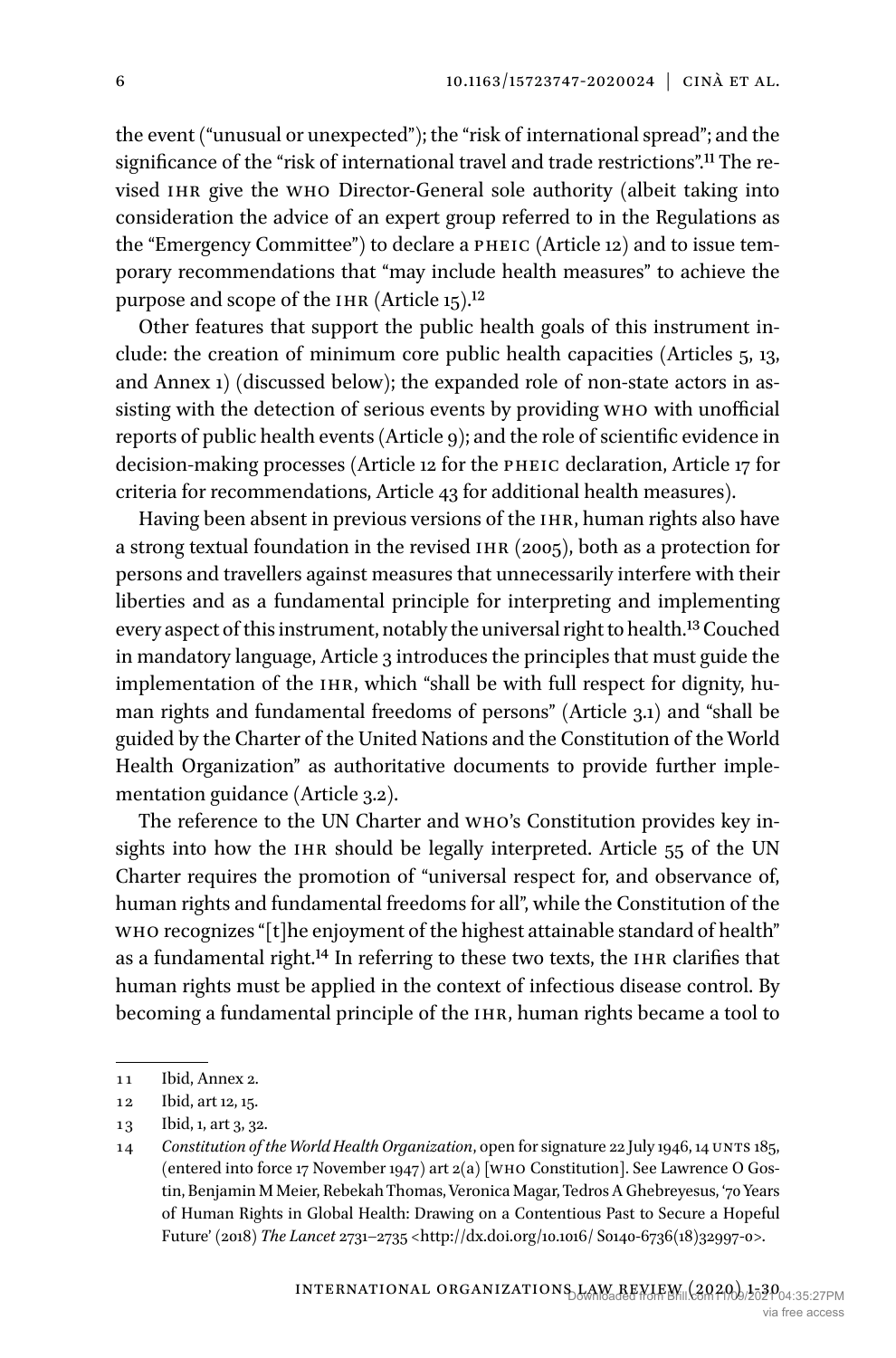ensure effective pandemic preparedness and an interpretive aid in guiding the ihr's implementation.

National core public health capacities were also introduced in the IHR to strengthen countries' abilities to prevent, protect, control, and rapidly respond to potential health emergencies. Specifically, obligations were created for states parties to develop certain minimum core public health capacities within specific time frames, as articulated in Article 5, Article 13, and Annex 1.[15](#page-6-0) These core capacities, which did not exist in previous versions of the ihr, represent "an 'upstream' public health strategy to prevent and contain outbreaks at their source" and serve as a complement to the reaction-oriented procedures of the IHR.<sup>[16](#page-6-1)</sup>

As noted earlier, a final fundamental addition to the IHR (2005) is Article  $44$ titled "Collaboration and Assistance" (Box 1). This article was introduced to create separate obligations on states parties to "undertake to collaborate with each other" and on who to "collaborate with States Parties", each "to the extent possible", on technical, logistical, financial, and legal aspects to ensure the success of the Regulations.[17](#page-6-2) Not only was collaboration not specifically required in earlier versions of the ihr, Article 44 was also absent in the first draft of the revised IHR circulated by the Intergovernmental Working Group (IGWG) that negotiated the revised text to regional and sub-regional country groups[.18](#page-6-3) It was introduced in the second draft of the revised IHR as a direct response to many countries' concerns about the feasibility of implementing core public health capacity requirements envisioned in the revised IHR without collaboration from other countries.[19](#page-6-4) (The details surrounding the addition of this article are further explored in **Section 3.2**)

The challenge is that, despite its inclusion in the legally binding IHR, most countries have not collaborated to the extent necessary, in particular, for achieving the minimum core public health capacities in every country.

Given this context, it is essential to bring clarity to the international legal obligations of states parties and who to collaborate and assist under Article 44 of the IHR. While certain elements of Article 44 are evident, there remain ambiguities within the article that have caused confusion and require clarification.

<span id="page-6-0"></span><sup>15</sup> *ihr (2005)*, above n 1, arts 5, 13, Annex 1.

<span id="page-6-1"></span><sup>16</sup> Lawrence O Gostin & Rebecca Katz, 'The International Health Regulations: The Governing Framework for Global Health Security' (2016) 94 *The Milbank Quarterly* 270 [hereinafter *The Governing Framework for Global Health Security*].

<span id="page-6-2"></span><sup>17</sup> *ihr (2005)*, above n 1, art 44.

<span id="page-6-3"></span><sup>18</sup> International Health Regulations Working Paper for Regional Consultation*, Intergovernmental Working Group on Revision of the International Health Regulations*, Doc IGWG/IHR/ Working paper/12.2003 (2004).

<span id="page-6-4"></span><sup>19</sup> *Review and approval of proposed amendments to the International Health Regulations: Draft Revision, Intergovernmental Working Group on Revision of the International Health Regulations, 11, Doc A/IHR/IGWG/3 (2004).*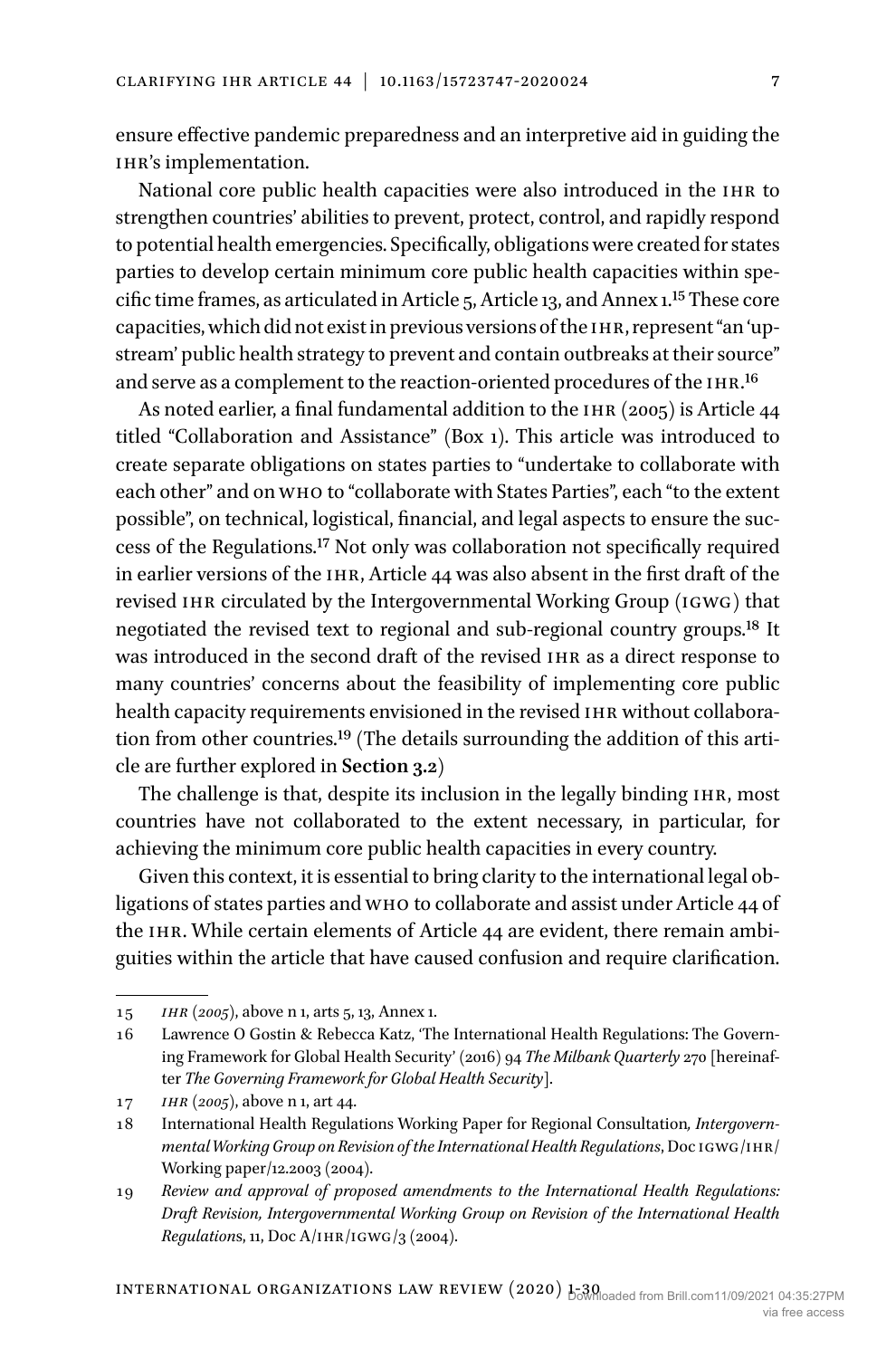A shared understanding of what level and type of collaboration and assistance are legally required by the IHR is a necessary step in ensuring these obligations can be acted upon and fully realized. Without such clarity, it may be impossible for countries to know their exact obligations and to hold each other accountable for fulfilling them, thus undermining the public health purposes of the ihr.

To provide this clarity, public international law scholars specializing in global health were systematically identified and convened to collectively apply the interpretive framework of the *Vienna Convention on Law of Treaties* to the ihr, to reach a jurisprudential consensus on the legal meaning of obligations under Article 44, and author this consensus statement.<sup>20</sup> Twenty scholars were found to meet the following five criteria and were invited to a consensus conference: 1) public international law scholar; 2) qualified as a lawyer or appointed as a full-time core faculty at a law school; 3) focus at least half of one's scholarly activities on global health; 4) author of relevant peer-reviewed articles published within the last five years; and 5) independent of other scholars, supervisors, governments, and other directive entities. Fourteen scholars participated in the conference, held in Stellenbosch, South Africa, April 8–10, 2019, funded by research grants from the Canadian Institutes of Health Research and the Research Council of Norway. This "Stellenbosch Consensus" statement details the participating group's methodology and legal interpretation of Article 44 of the ihr. Some members of the expert group urged going further by specifying specific kinds and levels of transnational capacity building to fulfill their IHR legal obligations. Since no consensus could be reached on greater specificity, it does not appear in this collective statement.

#### **2 Methodology**

#### **2.1** *Preliminary comments*

To clarify the obligations of collaboration created under Article 44 of the IHR, this analysis uses the rules of interpretation established in Articles 31 and 32

<span id="page-7-0"></span><sup>20</sup> The Oxford Dictionary of Law defines "jurisprudence" as: "[t]he theoretical analysis of legal issues at the highest level of abstraction. Jurisprudence may be distinguished from both legal theory and the philosophy of law by its concern with those questions (e.g. about the nature of a particular right or duty, or a particular line of judicial reasoning) that arise within or are implied by substantive legal disciplines." See Jonathan Law, *The Oxford Dictionary of Law* (Oxford University Press: Oxford, 2nd ed, 2018) *sub verbo* "jurisprudence".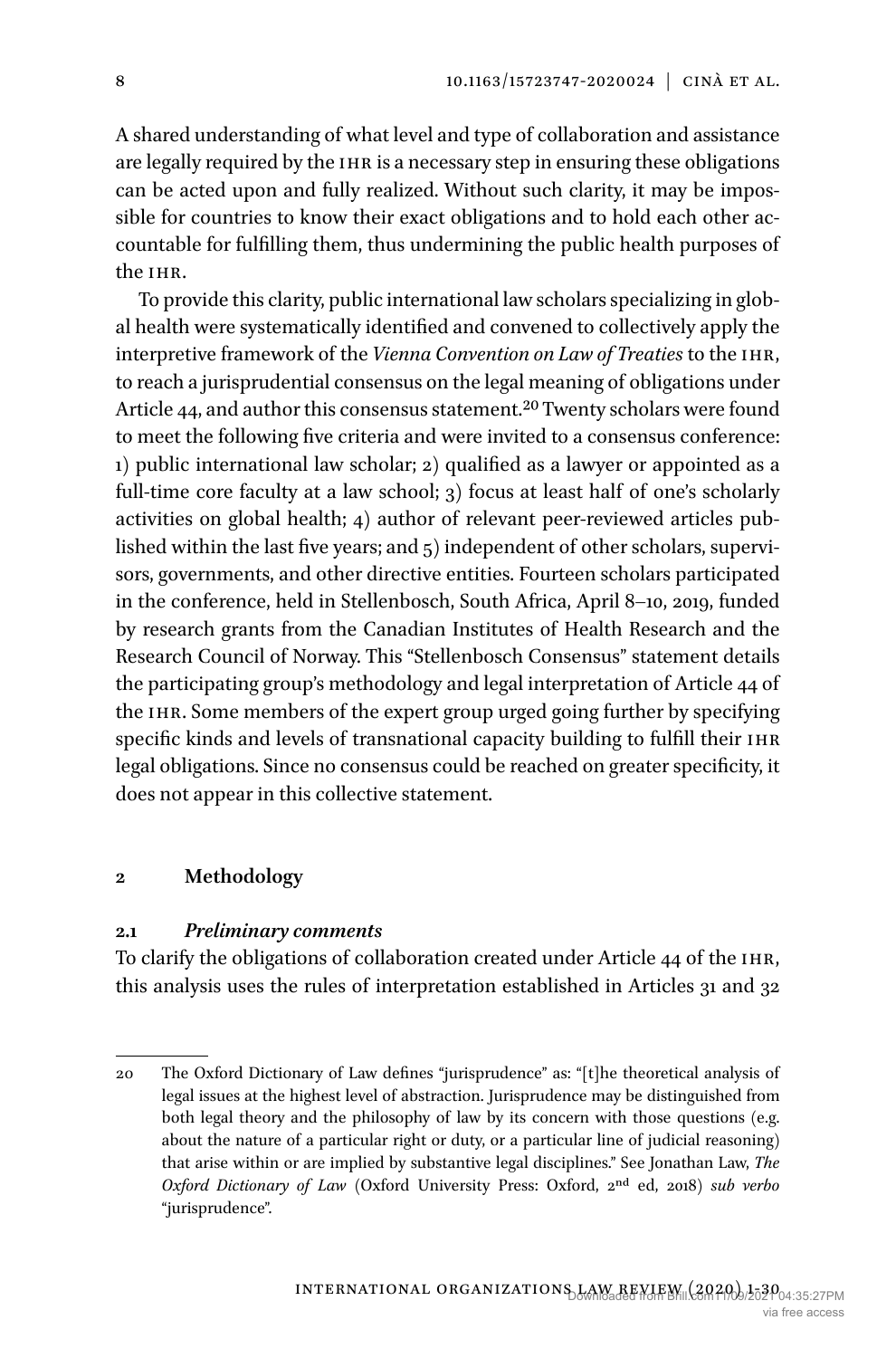## **Box 1 Article 44 of the ihr (2005)**

## *Article 44 Collaboration and assistance*

- 1. States Parties shall undertake to collaborate with each other, to the extent possible, in:
	- a) the detection and assessment of and response to events as provided under these Regulations;
	- b) the provision or facilitation of technical cooperation and logistical support particularly in the development, strengthening and maintenance of the public health capacities required under these Regulations;
	- c) the mobilization of financial resources to facilitate implementation of their obligations under these Regulations; and
	- d) the formulation of proposed laws and other legal and administrative provisions for the implementation of these Regulations.
- 2. who shall collaborate with States Parties, upon request, to the extent possible, in:
	- a) the evaluation and assessment of their public health capacities in order to facilitate the effective implementation of these Regulations;
	- b) the provision or facilitation of technical cooperation and logistical support to States Parties; and
	- c) the mobilization of financial resources to support developing countries in building strengthening and maintaining the capacities provided for in Annex 1.
- 3. Collaboration under this Article may be implemented through multiple channels, including bilaterally, through regional networks and the who regional offices and, through intergovernmental organizations and international bodies.

of the 1969 *Vienna Convention on the Law of Treaties* (Vienna Convention)[.21](#page-8-0) Although the rules of the *Vienna Convention* do not represent an exhaustive compilation of guidance on the interpretation of international agreements, they are widely regarded as having general applicability to the interpretation of international legal instruments as an expression of accepted principles and practices, including instruments like the IHR that were concluded under the

<span id="page-8-0"></span><sup>21</sup> *Vienna Convention on the Law of Treaties*, opened for signature 23 May 1969, 1155 unts 331 (entered into force 27 January 1980).[hereinafter *Vienna Convention*].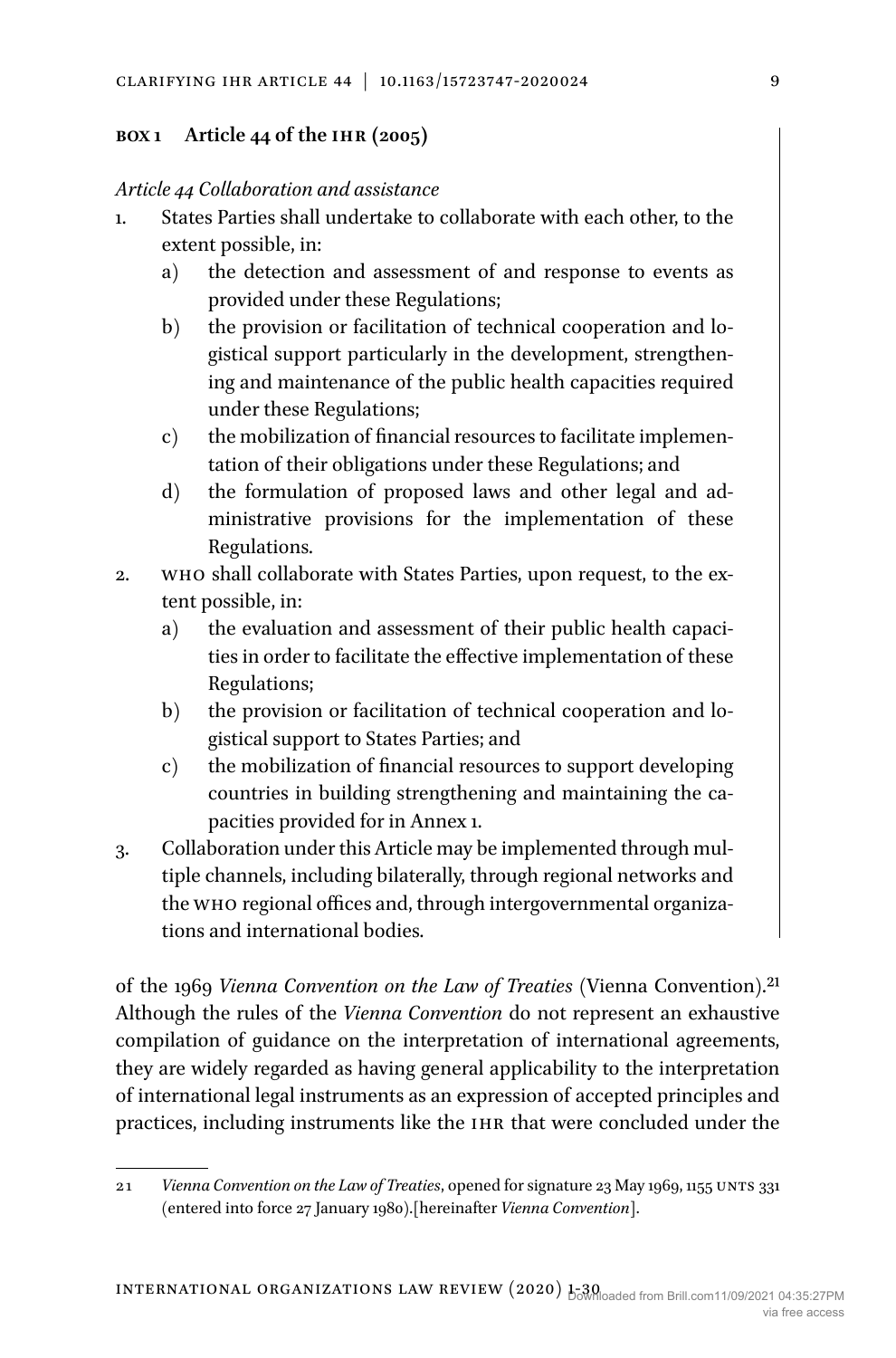auspices of an international organization[.22](#page-9-0) Support for this latter conclusion can be found under Article 5 of the *Vienna Convention* which stipulates that "the Convention applies…to any treaty adopted within an international organization without prejudice to any relevant rules of the organization"[.23](#page-9-1) While the IHR is not referred to as a "treaty" by WHO or its parties, the *Vienna Convention* was nonetheless applied here because it is the most authoritative framework for interpreting all types of written international law instruments no matter their name or label.

Regulations adopted under Article 21 of the who Constitution become legally binding on all who member states unless a state expresses its wish to be exempt within 18 months from the date of notification.<sup>24</sup> Since no state party had sought to opt out of the revised IHR before its entry into force, the IHR is binding on all these states, with two additional states, the Holy See and Liechtenstein, acceding subsequently.

The degree to which states understood the IHR to create reciprocal legal obligations subject to the Vienna Convention is further illustrated by the responses that emerged from reservations to the regulations. For example, speaking on behalf of 27 member states, Portugal, as then-President of the Council of the European Union, recalled the principle set out in Article 27 of the Vienna Convention that "a Party may not invoke the provisions of its internal law as justification for its failure to perform its international obligations" and concluded that federal governments would be expected to "exercise every effort to ensure that the provisions of the IHR are fully implemented and given full effect by the pertinent authorities"[.25](#page-9-3)

#### **2.2** *Interpretative approach: Framework*

The UN International Law Commission (ILC) has previously advised that the interpretation of a treaty should consist of "*a single combined operation*, which places appropriate emphasis on the various means of interpretation indicated, respectively, in articles 31 [general rule of interpretation] and 32 [supplementary means of interpretation]" (*emphasis added*) of the *Vienna Convention*.[26](#page-9-4) Guided by the authority of the ILC, the analysis in this article uses the means

<span id="page-9-0"></span><sup>22</sup> Richard K Gardiner, *A Single Set of Rules* (Oxford University Press, Oxford, UK, 2nd ed, 2015).

<span id="page-9-1"></span><sup>23</sup> *ihr (2005)*,above n 1, art 5.

<span id="page-9-2"></span><sup>24</sup> *who Constitution*, above n 14, art 22.; *ihr*, above n1, art 59(1).

<span id="page-9-3"></span><sup>25</sup> *ihr (2005)*, aboven 1, appendix 2.

<span id="page-9-4"></span><sup>26</sup> International Law Commission, *Chapter vi Subsequent agreements and subsequent practice in relation to the interpretation of treaties* (New York: United Nations, 7th session, 2018) 11 at 13 [hereinafter *2018 ilc Report*].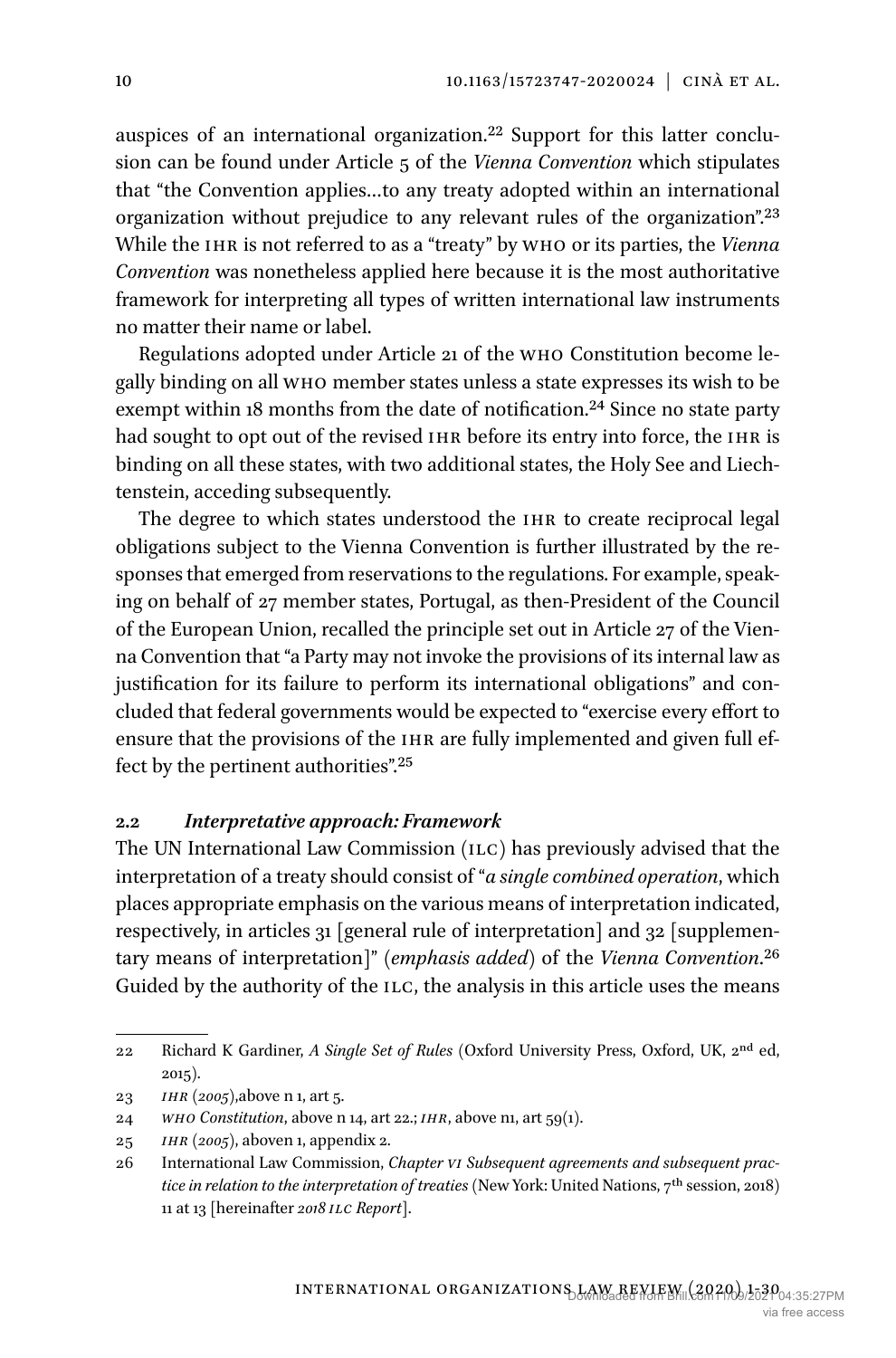of interpretation found in Articles 31 and 32 of the *Vienna Convention*. The following section outlines the different aspects of Articles 31 and 32, emphasizing which means of interpretation are most helpful for the understanding of the ihr's Article 44.

## 2.2.1 General rule of interpretation: Ordinary meaning

As a starting point, Articles 31.1 of the *Vienna Convention* requires a "good faith" interpretation of the "ordinary meaning given to the terms of the treaty" within the "context" and in light of the treaty's "object and purpose"[.27](#page-10-0) The context and object and purpose are necessary to understanding an ordinary meaning and should not be considered as "additional or optional elements" when undertaking an interpretation under Article 31.1[.28](#page-10-1)

With regard to the "context" necessary for an ordinary meaning interpretation under Article 31.1, Article 31.2 clarifies that this refers to the "text, including its preamble and annexes", as well as other agreements "made between all the parties in connexion with the conclusion of the treaty", or other instruments "made by one or more parties in connexion with the conclusion of treaty and accepted by the other parties as an instrument related to the treaty".[29](#page-10-2) The analysis that follows relies only on the whole text (including the preamble and annexes), as there are no additional relevant agreements or other instruments made in connection to the conclusion of the  $IHR(2005)$  that aid in interpreting Article 44.

# 2.2.2 General rule of interpretation: Subsequent agreements and subsequent practice

Article 31.3 establishes further tools to use under the general rule of interpretation: subsequent agreements and subsequent practice. The first  $-$  "(a) subsequent agreements between the parties regarding the interpretation or application of the treaty and its provisions" $30 -$  does not apply as none have been made in connection with Article 44 of the IHR.

The second  $-(b)$  "subsequent practice in the application of the treaty which establishes agreement on its interpretation" $31 -$  is of limited applicability in the case of interpreting Article 44. In order to determine whether a state's action qualifies as "practice" under the Vienna Convention, the threshold test

<span id="page-10-0"></span><sup>27</sup> *Vienna Convention*, above n 21, art 31.1.

<span id="page-10-1"></span><sup>28</sup> Richard K Gardiner, *The Vienna Convention Rules on Treaty Interpretation* (Oxford University Press, Oxford, UK, 2nd ed, 2015) 482 [hereinafter *Treaty Interpretation*].

<span id="page-10-2"></span><sup>29</sup> *Vienna Convention*, above n 21, art 31.2.

<span id="page-10-3"></span><sup>30</sup> Ibid, art 31.3(a).

<span id="page-10-4"></span><sup>31</sup> Ibid, art 31.3(b).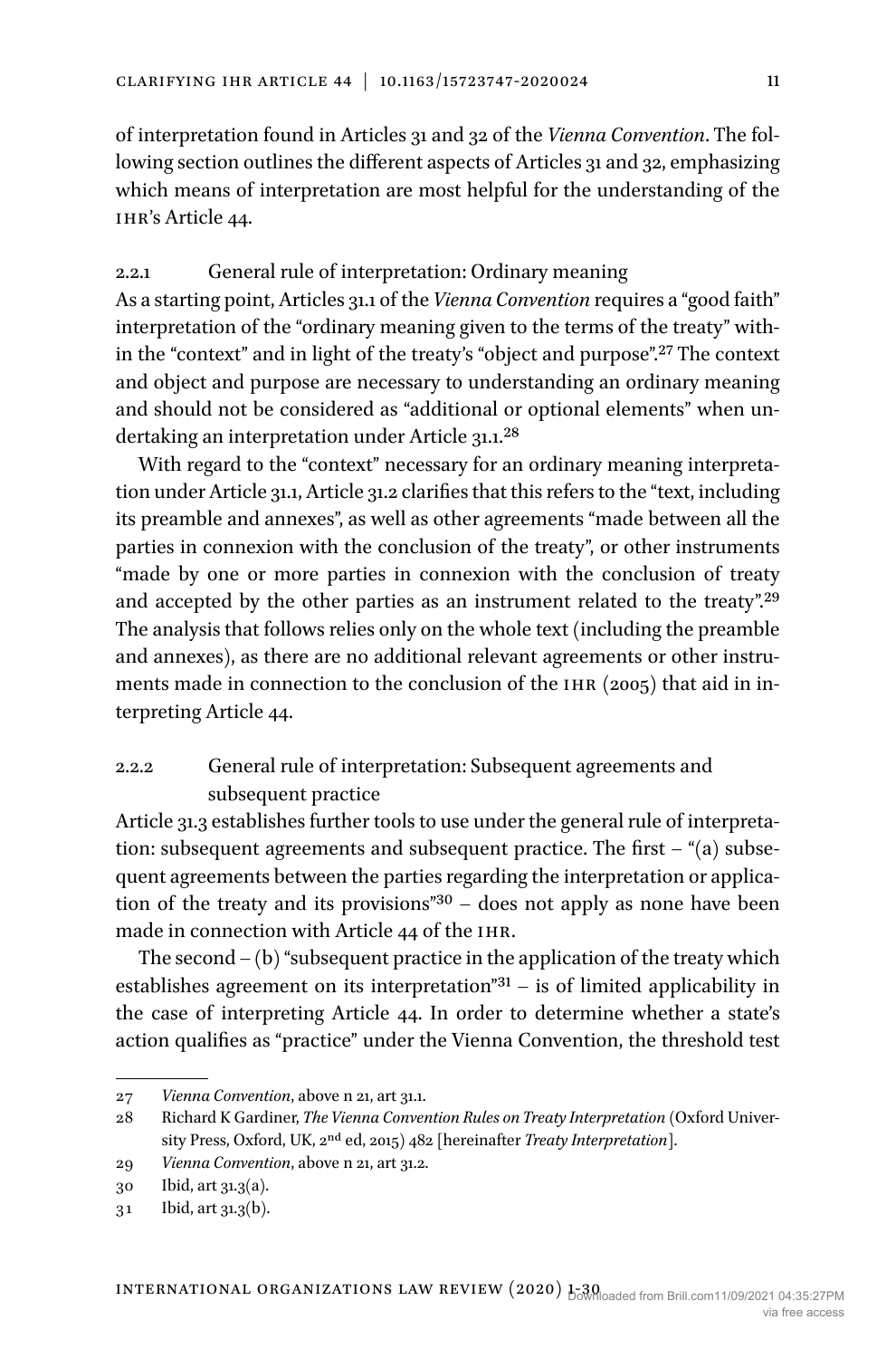requires establishing that the practice reflects an agreement of the parties that has been carried out "systematically or repeatedly in implementation and application of a treaty"[.32](#page-11-0) The ilc *Draft conclusions on subsequent agreement and subsequent practice in relation to the interpretation of treaties* affirms that subsequent practice is "an authentic means of interpretation under article 31, paragraph 3(b)" and that it "consists of conduct in the application of a treaty, after its conclusion, which establishes the agreement of the parties regarding the interpretation of the treaty".<sup>33</sup> The ILC report also specifies that "the weight of a subsequent agreement or practice as a means of interpretation under article 31, paragraph 3, depends, *inter alia*, on its clarity and specificity" and that the weight of a subsequent practice depends on "whether and how it is repeated"[.34](#page-11-2)

This threshold for the application of subsequent practice to aid in the interpretation of a treaty is very high.[35](#page-11-3) The authors agreed that, for the purposes of understanding Article 44 of the ihr, there is no state practice that meets the *Vienna Convention's* Article 31.3 requirements. Instead, **Section 4** presents "state action" as empirical observations of what practically occurs in terms of collaboration for global health security. Although not an authoritative interpretative tool under the *Vienna Convention*, these practices could provide initial evidence of what action could qualify as collaboration under Article 44.

# 2.2.3 General rule of interpretation: Relevant and applicable rules of international law

The third, yet equally important, element to be taken into account under Article 31.3(c) calls for consideration of "any rules of international law applicable to the relations between parties"[.36](#page-11-4) In other words, the provision refers to the principle of *systemic integration*, "whereby international obligations are

<span id="page-11-0"></span><sup>32</sup> Richard Gardiner, 'The General Rule: (2) Agreements as Context, Subsequent Agreements, and Subsequent Practice' in *Treaty Interpretation*, (Oxford University Press, Oxford, UK,  $2<sup>nd</sup>$  ed, 2015) 254.

<span id="page-11-1"></span><sup>33</sup> ilc *Draft conclusions on subsequent agreement and subsequent practice in relation to the interpretation of treaties.*

<span id="page-11-2"></span><sup>34</sup> International Law Commission, 'Chapter vi Subsequent agreements and subsequent practice in relation to the interpretation of treaties' in *Report on the Work of the Seventieth Session* Doc. A/cn.4/L.917 + Add.1 (New York: United Nations, 2018) 11 at 70.

<span id="page-11-3"></span><sup>35</sup> International Law Commission, 'Chapter iv Subsequent agreements and subsequent practice in relation to the interpretation of treaties in *Report on the Work of the Sixty-fifth Session* A/cn.4/L.819 + Add.1–3 (New York: United Nations, 2013) 11 at 30.

<span id="page-11-4"></span><sup>36</sup> *Vienna Convention* ,aboven 21,art 31.3(c).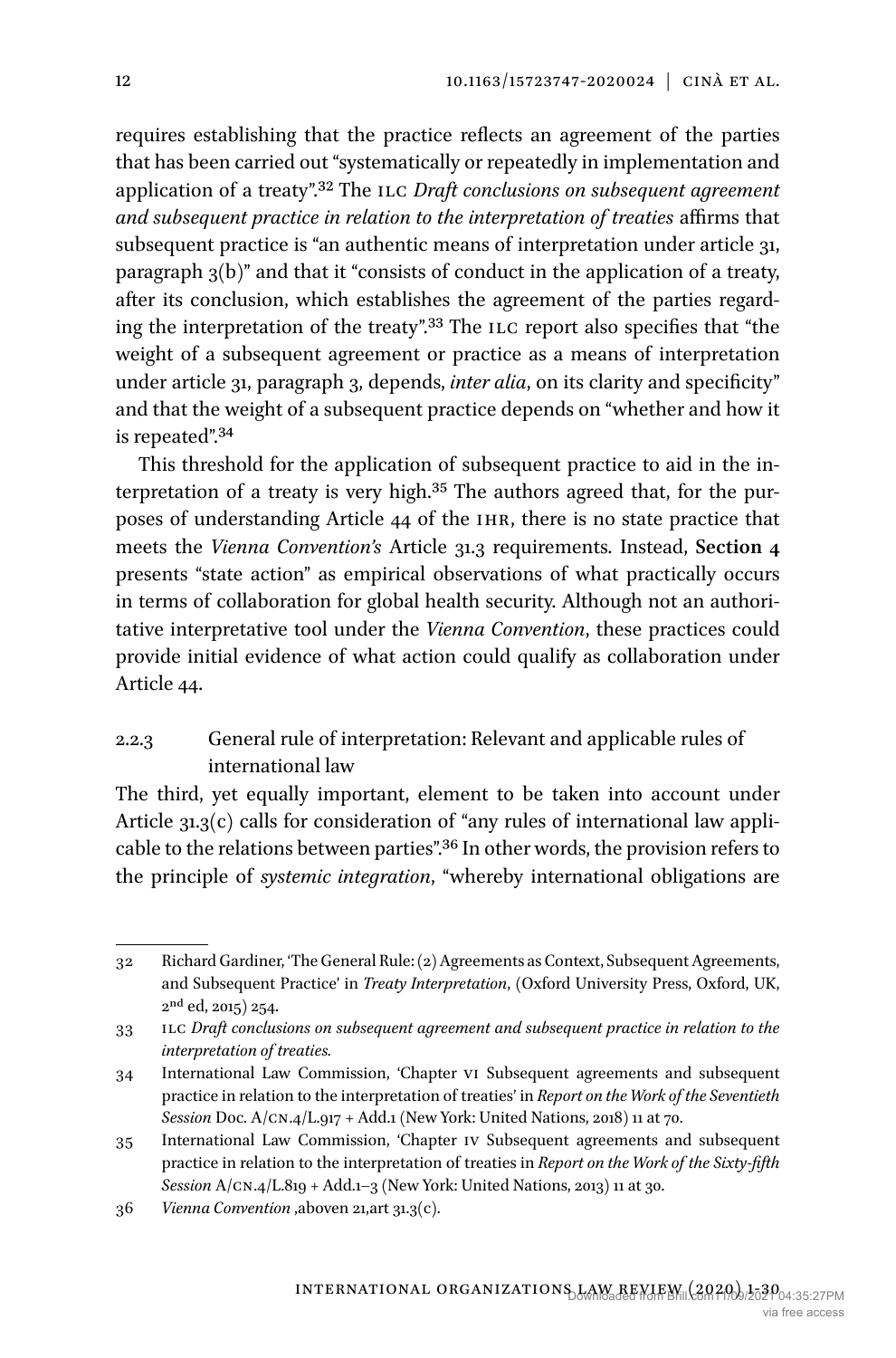interpreted by reference to their normative environment".[37](#page-12-0) As expressed by the International Law Commission's Study Group on the Fragmentation of International Law, Article  $31(3)(c)$  requires "the integration into the process of legal reasoning – including reasoning by courts and tribunals – of a sense of coherence and meaningfulness".[38](#page-12-1)

According to international legal scholars, the terms of this clause operationally allow for obligations emerging from other binding international legal agreements which apply to the parties of a treaty under interpretation to be considered as part of the "relevant rules of international law applicable to the relations between parties"[.39](#page-12-2) The icj confirmed this approach in *Djibouti v France* (2008), a case in which Djibouti successfully supported its claim that France had violated its obligations for mutual assistance under the 1986 *Convention on Mutual Assistance in Criminal Matters* by referring to a 1977 bilateral treaty which required the two countries to found their relations on equality, mutual respect, and peace.<sup>[40](#page-12-3)</sup>

This interpretative tool is primarily used in **Section 3.2.2** of this analysis, which examines the normative environment surrounding the IHR with respect to international human rights law in order to provide one explanation for the centrality of core capacities within an interpretation of Article 44.

#### 2.2.4 General rule of interpretation: special meaning

The last general rule of interpretation (Article 31.4) is that "special meaning shall be given to a term if it is established that the parties so intended".[41](#page-12-4) While Article 1 of the IHR lays out specific definitions necessary for understanding this instrument, none are specific to, or aid in the interpretation of Article 44. This analysis therefore does not rely on Article 31.4 of the *Vienna Convention*.

## 2.2.5 Supplementary means of interpretation

Lastly, Article 32 of the *Vienna Convention* dictates that "[r]ecourse may be had to supplementary means of interpretation" for two different purposes.<sup>[42](#page-12-5)</sup>

<span id="page-12-0"></span><sup>37</sup> unga, International Law Commission, *Report of the Study Group of the International Law Commission*, 58th Sess, UN Doc A/cn.4/L.682 (13 April 2006) [413] *[ilc Study on the Fragmentation of International Law*].

<span id="page-12-1"></span><sup>38</sup> Ibid, [419].

<span id="page-12-2"></span><sup>39</sup> Richard K Gardiner, *The General Rule: (3) Relevant Rules of International Law and Special Meanings* (Oxford University Press, Oxford, UK, 2nd ed, 2015) 301.

<span id="page-12-3"></span><sup>40</sup> *Certain Questions of Mutual Assistance in Criminal Matters (Djibouti v France)*, *( Judgment)*, [2008] icj Rep 177, 219.

<span id="page-12-4"></span><sup>41</sup> *Vienna Convention* above n 21, art 31.4.

<span id="page-12-5"></span><sup>42</sup> Ibid, art 32.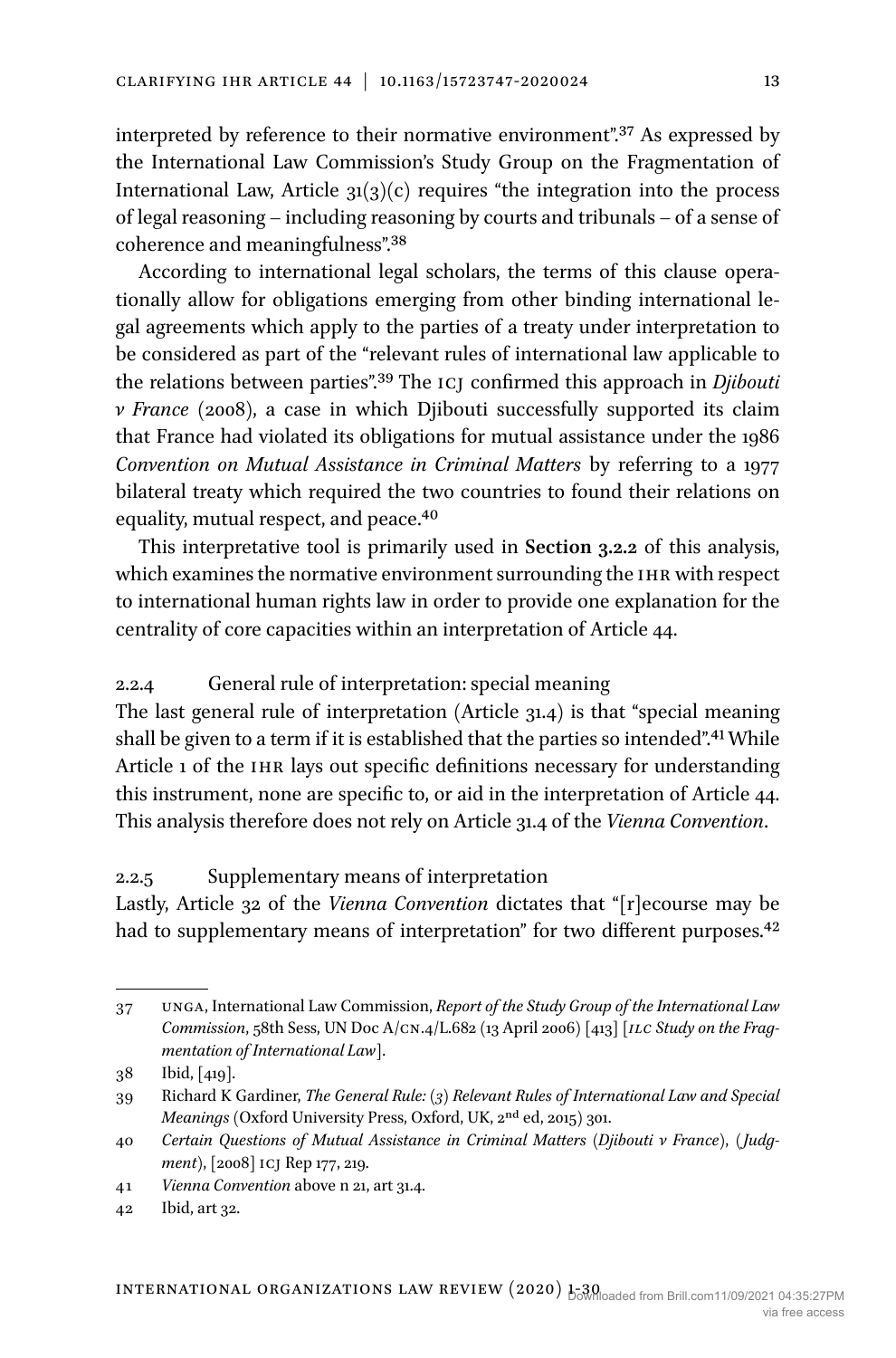Recourse to supplementary means of interpretation may be made to confirm the meaning determined through the application of the general rule of interpretation in Article 31.<sup>43</sup> Supplementary means may also be used to determine the meaning where the general rule of interpretation leaves the meaning either ambiguous or obscure, or would otherwise lead to manifestly absurd or unreasonable interpretation.[44](#page-13-1) Supplementary means, which include the treaty's preparatory work, are rarely determinative and are more commonly deployed to support interpretations achieved under Article 31.<sup>45</sup>

Supplementary means of interpretation are used throughout this analysis of Article 44 to confirm the interpretation reached by the ordinary meaning within the context of the IHR, and in light of the IHR's object and purpose. This analysis utilizes summary documentation related to the *travaux préparatoires* – including Secretariat reports, igwg documents, and regional reports made publicly available by who – as supplementary means of interpretation.

## **3 Interpreting Article 44**

Recognizing the importance of interpreting Article 44 of the IHR (2005), the following section uses the general rule of interpretation in Article 31 of the *Vienna Convention* to determine the ordinary meaning, while supporting the ordinary meaning with the context, and object and purpose in a "single combined operation".[46](#page-13-3) Where appropriate, recourse is made to supplementary means, as defined by Article 32 of the *Vienna Convention*, to confirm an interpretation reached under the general rule.

#### **3.1** *Obligations*

Article 44 creates a legally binding duty on states parties and who: 1) states parties "shall undertake to collaborate"; and 2) WHO "shall collaborate".<sup>[47](#page-13-4)</sup> The use of this imperative verb "shall", rather than weaker language such as "should", indicates the existence of a legal obligation. The decision to include imperative language in Article 44 is evidence of the intention of creating a legally binding duty.

<span id="page-13-0"></span><sup>43</sup> Ibid.

<span id="page-13-1"></span><sup>44</sup> Ibid.

<span id="page-13-2"></span><sup>45</sup> *Treaty Interpretation*, above n 28, 489.

<span id="page-13-3"></span><sup>46</sup> *Vienna Convention* above n 21, art 31; *2018 ilc Report*, above n 26, 13.

<span id="page-13-4"></span><sup>47</sup> *ihr (2005)* ,above n 1, art 44.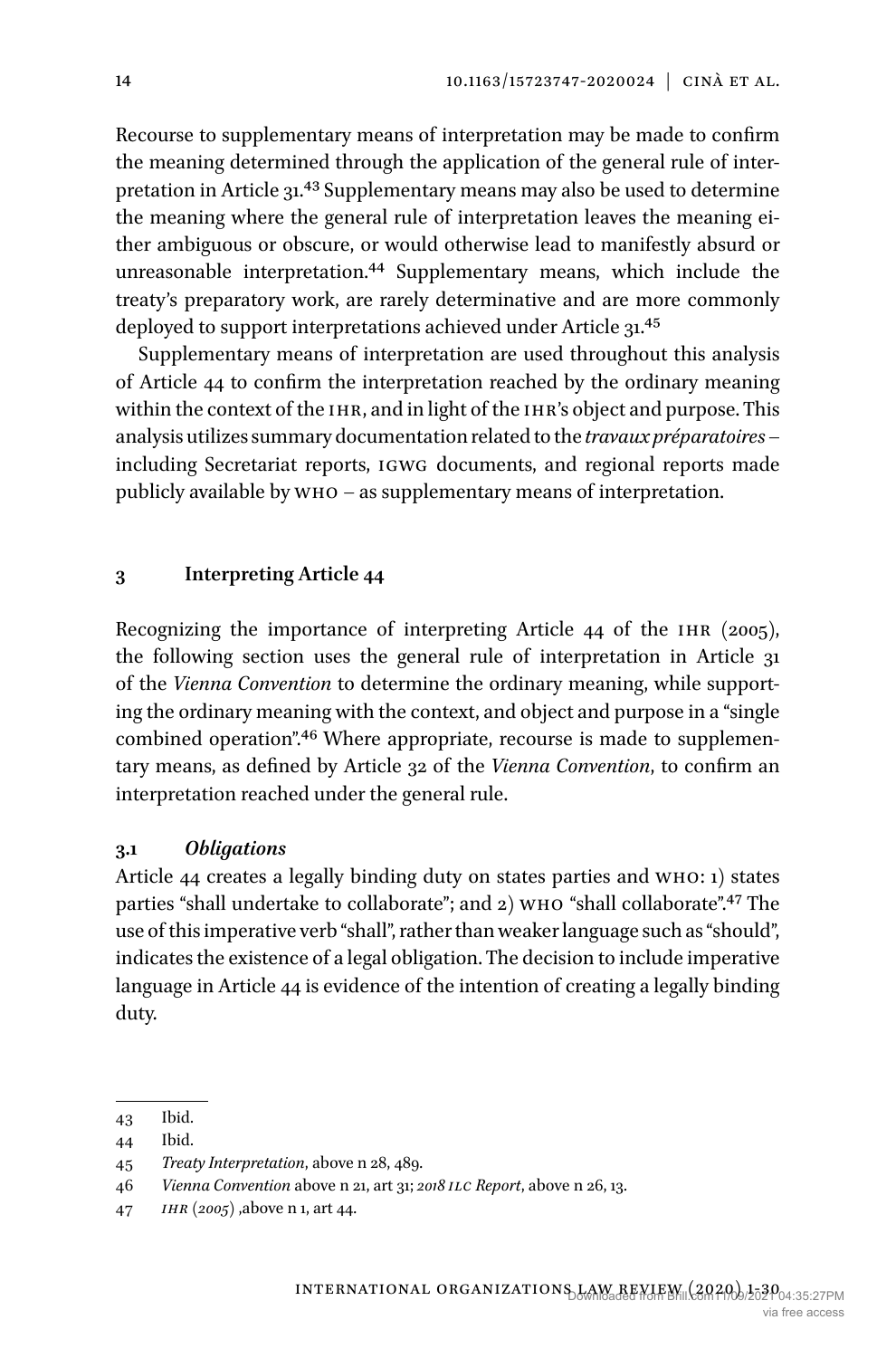"Collaboration" is defined as *"a cooperative agreement of two or more parties to work jointly towards a common goal*".[48](#page-14-0) Interestingly, while the title of Article 44 encompasses the two concepts of "collaboration" and "assistance", the article itself only outlines the various ways states parties and who can collaborate and does not refer to "assistance" when elaborating on the duties. The absence of "assistance" within the body of the article indicates that Article 44 is primarily about how states parties and who can work jointly to achieve ihr's goals through collaboration. The analysis that follows will therefore only refer to obligations of "collaboration".

A granular examination of Article 44.1 (states parties) and Article 44.2 (who) provides insight into the obligations that can be gleaned from an interpretation of this article. In doing so, it also becomes evident what aspects of collaboration cannot be determined based on a *Vienna Convention* interpretation of this article.

## 3.1.1 Article 44.1: States parties

States parties are the first duty-bearers under Article 44.1, which dictates that states parties "shall undertake to collaborate with each other, to the extent possible"[.49](#page-14-1) Article 44 applies to all states parties to the ihr, as none made successful reservations specifically with respect to this article[.50](#page-14-2) The following textual analysis reveals that Article 44.1 creates a common and shared responsibility among all states parties to collaborate towards the achievement of four key areas, with a particular focus on the core public health capacities identified in the IHR, and that, although Article 44.1 does not specify how states parties can implement their individual obligations, there are clearly different levels and types of collaboration expected from different countries.

Before delving into the various ways states parties can collaborate with each other, it is useful to articulate that collaboration under Article 44 does not displace individual state obligations under the IHR but instead must be read as a supplement to these individual obligations. The IHR creates many immediate duties that each country must achieve in order to fulfill all their obligations. For example, Article 5.1 dictates that states parties "shall develop, strengthen, and maintain, as soon as possible but no later than five years from the entry into force […] the capacity to detect, assess, notify and report events".[51](#page-14-3) Article

<span id="page-14-0"></span><sup>48</sup> Black's Law Dictionary, Definition of *Collaboration* (March 17, 2018) <[https://thelaw](https://thelawdictionary.org/collaboration/%3e) [dictionary.org/collaboration/>.](https://thelawdictionary.org/collaboration/%3e)

<span id="page-14-1"></span><sup>49</sup> *ihr (2005)*,above n 1, art 44.1.

<span id="page-14-2"></span><sup>50</sup> who, *States Parties to the International Health Regulations (2005)* (November 16, 2018) <[http://www.who.int/ihr/legal\\_issues/states\\_parties/en/>](http://www.who.int/ihr/legal_issues/states_parties/en/%3e).

<span id="page-14-3"></span><sup>51</sup> *ihr (2005)*, above n 1, art 5.1.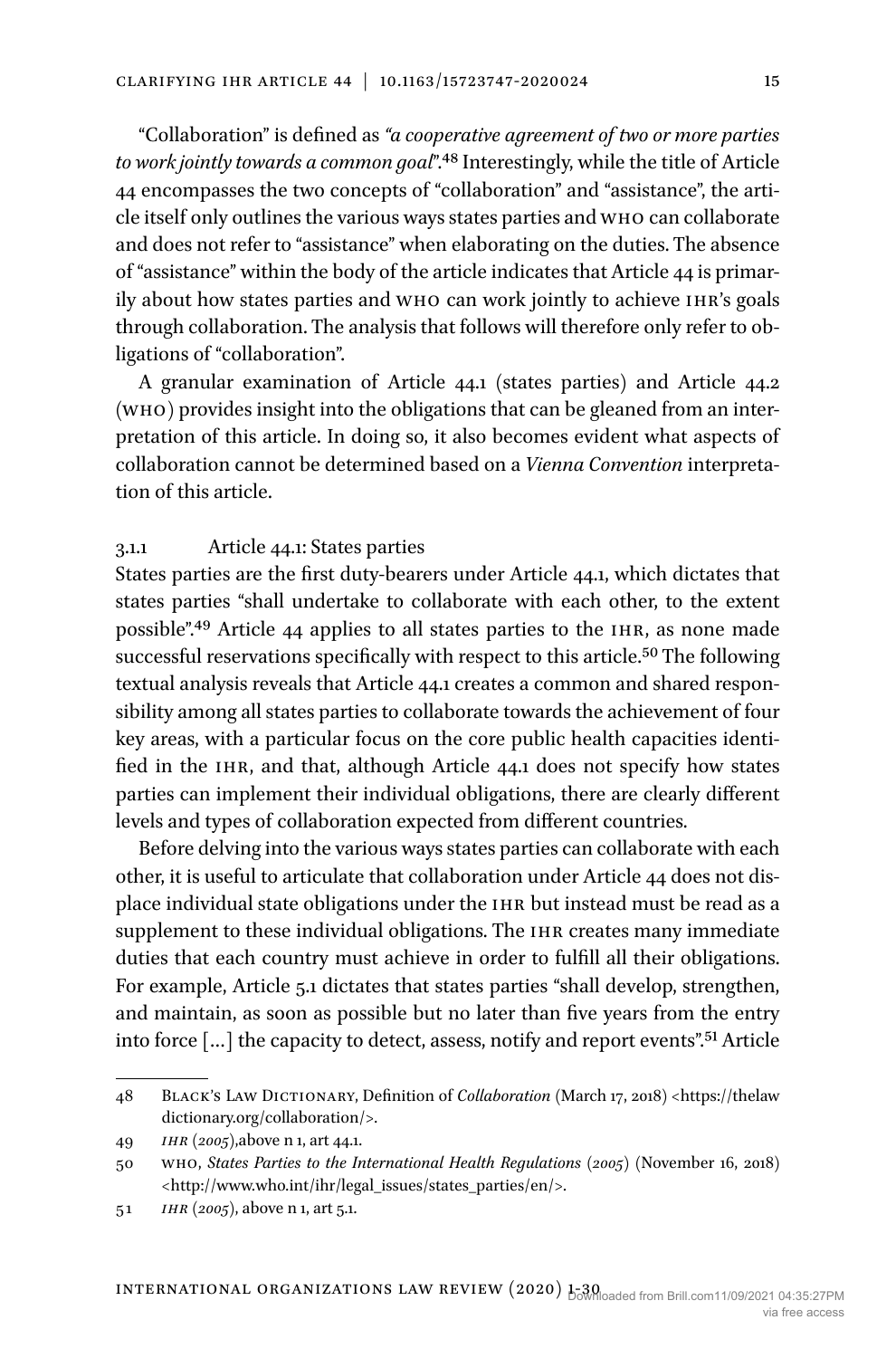13.1 creates similar obligations on states parties to develop "the capacity to respond promptly and effectively" to PHEICS.<sup>52</sup> While Article 44.1 places obligations on states parties to collaborate with other states parties, an understanding of the IHR as a whole confirms that states must first mobilize their own resources to meet their obligations. The presence of Article 44 does not excuse inaction on the part of individual countries, but instead must be read in light of all obligations placed on individual states in the ihr.

Article 44.1 lists four possible areas for state parties to collaborate in fulfillment of their collaboration obligations. First, states parties must undertake to collaborate in the detection, assessment of, and response to events (Article  $44.1(a)$ ). Second, collaboration must occur in the provision of technical cooperation, logistical support, and the mobilization of financial resources, with a specific mandate for "the development, strengthening and maintenance of the public health capacities required under these Regulations" (Article  $44.1(b)$ <sup>53</sup> Third, states parties are charged with a general duty to mobilize financial resources "to facilitate implementation of their obligations under these Regulations" (Article 44.1(c)).<sup>54</sup> Fourth, states parties must undertake to collaborate in formulating laws and other legal and administrative provisions (Article  $44.1(d)$ ).<sup>55</sup> Examples of each of these elements are explored in **Section 4**.

Despite the fact that all states have a common and shared responsibility to collaborate, Article 44 provides flexibility as to how its obligations can be fulfilled. Specifically, the language and structure of Article 44 acknowledges the possibility of differentiated duties among states depending on experience and resources. The clause "to the extent possible", followed by a list of four areas requiring attention, indicates that different states parties are expected to fulfill their obligations in varying ways. States parties with one or more of the four capabilities listed in Article 44.1 – technical, logistical, financial, and/or legal or administrative – will collaborate depending on what their capacities allow them to contribute towards achieving the ihr's goals. **Section 3.3** explores the possible limits to this flexibility.

There was, however, no consensus among the authors on whether Article 44 mandates how countries should implement their individual obligations pursuant to the common and shared responsibility. Article 44.1 indicates that duties of collaboration will not necessarily be fulfilled in the same manner by each

<span id="page-15-0"></span><sup>52</sup> Ibid, art 13.1.

<span id="page-15-1"></span><sup>53</sup> Ibid, art 44.

<span id="page-15-2"></span><sup>54</sup> Ibid, art 44.1.

<span id="page-15-3"></span><sup>55</sup> Ibid.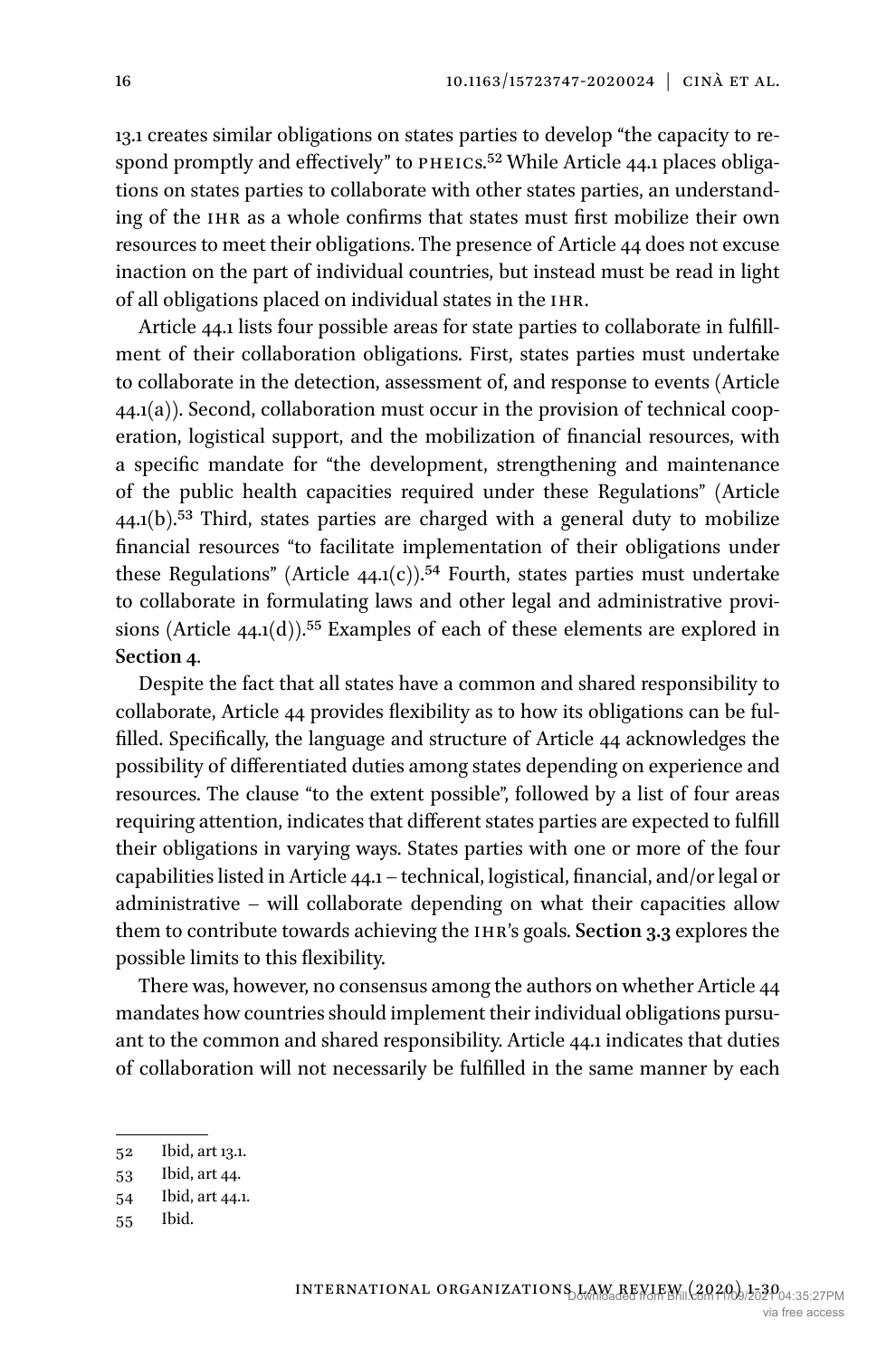country but does not provide information on how exactly a specific state party will determine its individual duty.

## 3.1.2 Article 44.2: who

Article 44.2 outlines the obligations required by who, which "shall collaborate with States Parties, upon request, to the extent possible".[56](#page-16-0) Despite the differences in the obligations of states parties to "undertake to collaborate" and who to simply "collaborate", there is overlap between both duty-bearers' substantive obligations.

who must collaborate in the evaluation and assessment of countries' public health capacities (Article  $44.2(a)$ ), on the "provision or facilitation of technical cooperation and logistical support to states parties" (Article 44.2(b)), and mobilizing financial resources "to support developing countries in building, strengthening and maintaining the capacities provided in Annex 1" (Article  $(44.2(c))$ . With regard to financial mobilization, who has a narrower duty to specifically work with developing countries in creating core public health capacities for surveillance and response (Annex 1A) and for designated airports, ports, and ground crossings (Annex 1B).

who's responsibilities to collaborate are further specified within the broader context of the IHR. Articles 5 and 13 on core capacities for surveillance and for public health responses reiterate who's duties to "assist States Parties upon request, to develop, strengthen and maintain the capacities referred to in paragraph 1 of this Article" (Article 5.3). Articles 5 and 13 also state who's duties to "collaborate in the response to public health risks and other events by providing technical guidance and assistance and by assessing the effectiveness of the control measures in place, including the mobilization of international teams of experts for on-site assistance, when necessary" (Article 13.3). Articles 5, 13, and 44 all require collaboration from who.

Article 44.2 also dictates that who's duty to collaborate is triggered "upon request" by states parties to the organization. This clause was added to the final version of the ihr, likely in response to countries' concerns raised in the regional consultations over the need to balance sovereignty of states parties and who's mandate under the ihr.[57](#page-16-1) Interestingly, the French, Spanish, and Chinese versions – equally as authoritative as the English version – do not include this clause.

The limits imposed by "to the extent possible" are explored in **Section 3.3**.

<span id="page-16-0"></span><sup>56</sup> Ibid, art 44.2.

<span id="page-16-1"></span><sup>57</sup> *Summary Report of Regional Consultations, Intergovernmental Working Group on Revision of the International Health Regulations*, Doc A/IHR/IGWG/2 (2004) ¶ 8, 12, [hereinafter *Summary Regional Consultations*].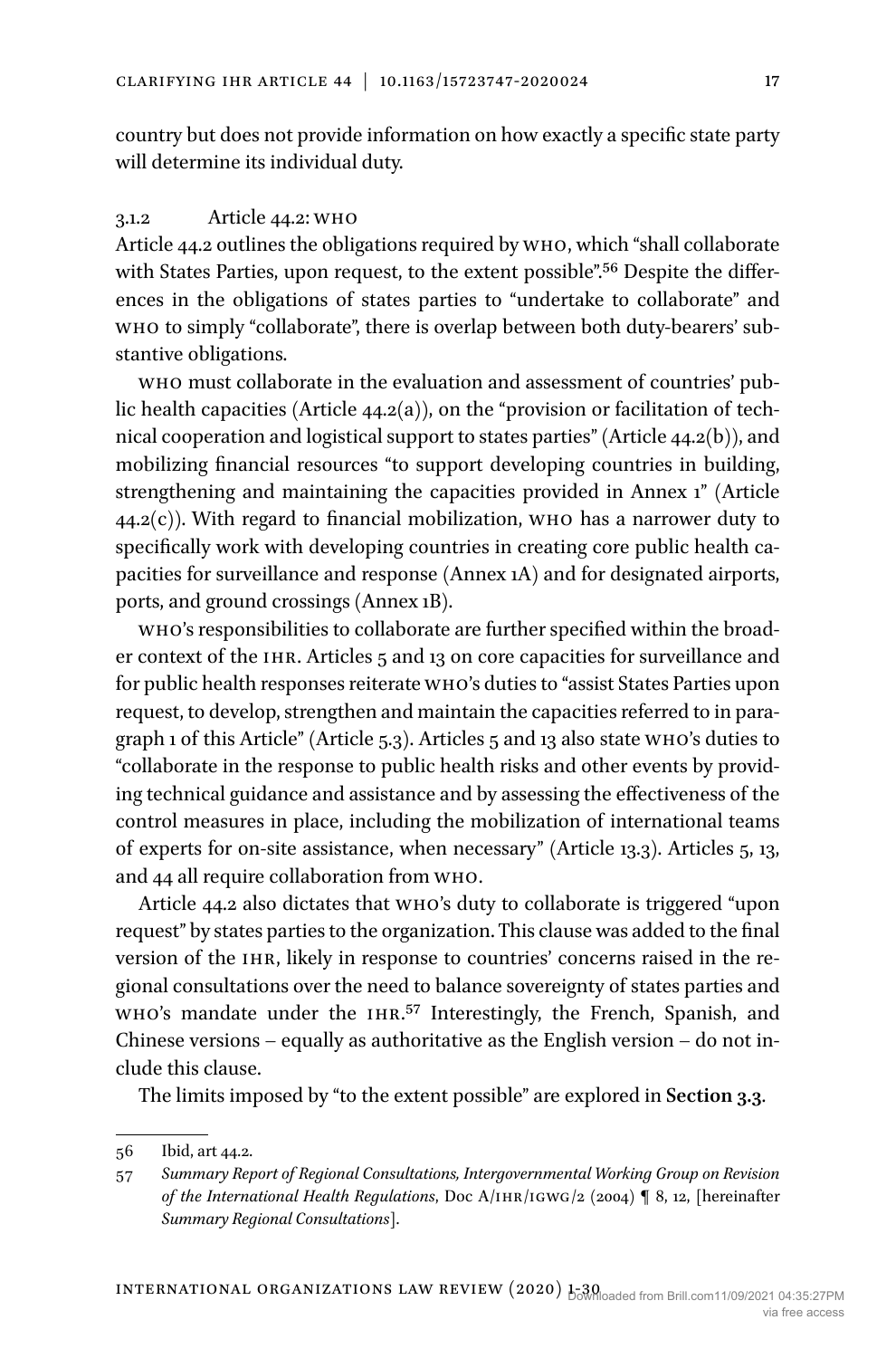3.1.3 Article 44.3: Implementation of the obligation to collaborate Article 44.3 gives states parties and who flexibility on the mechanisms for discharging their duties under Article 44. Collaboration "may be implemented" using bilateral or regional networks, who regional or country offices, or intergovernmental organizations and international bodies.[58](#page-17-0) The use of "may" indicates that states parties and who have the discretion, but are not obligated, to use these channels to fulfil their respective obligations under Article 44.1 and 44.2. Although states parties and who may collaborate through these channels, the legal duty required by Article 44 remains on each state party to engage with each other and with third parties.

The context of the IHR as a whole, and in light of the constitutional functions of the organization listed in Article 2 of the who Constitution, the ihr places greater expectations on who to collaborate with third parties. Article 14 creates a legally binding obligation on who whereby who "shall cooperate and coordinate its activities, as appropriate with other competent intergovernmental organizations or international bodies in the implementation of these Regulations  $\left[ \ldots \right]$ ".<sup>59</sup> Resolution WHA 58.3 of the World Health Assembly – WHO's plenary governing body which adopted the IHR in 2005 pursuant to the organization's constitution – includes a list of eleven organizations and bodies with which who is expected to collaborate to fulfill its duties under Article 14 of the IHR  $(2005)$ .<sup>60</sup> The resolution requests that the WHO Director-General work with these organizations to achieve the IHR's goals.<sup>61</sup>

## **3.2** *Centrality of core capacities*

Although the scope of collaboration in Article 44 is intended to target multiple aspects of the IHR, the core public health capacities required of each country by Articles 5, 13, and Annex 1 represent a priority area for collaboration. There are two main rationales for linking the minimum obligations required by Article 44 to the public health capacities listed within the text of the IHR: a public health rationale, and a human rights rationale. While neither rationale is definitive on its own, they each provide an understanding for why core

<span id="page-17-0"></span><sup>58</sup> *ihr (2005)*,above n 1, art 44.3.

<span id="page-17-1"></span><sup>59</sup> Ibid, art 14.

<span id="page-17-2"></span><sup>60</sup> The listed organization are: United Nations, International Labour Organization, Food and Agriculture Organization, International Atomic Energy Agency, International Civil Aviation Organization, International Maritime Organization, International Committee of the Red Cross, International Federation of Red Cross and Red Crescent Societies, International Air Transport Association, International Shipping Federation, and Office International des Epizooties, Also see above n 1, 4.

<span id="page-17-3"></span><sup>61</sup> *ihr (2005)*, above n 1, 4.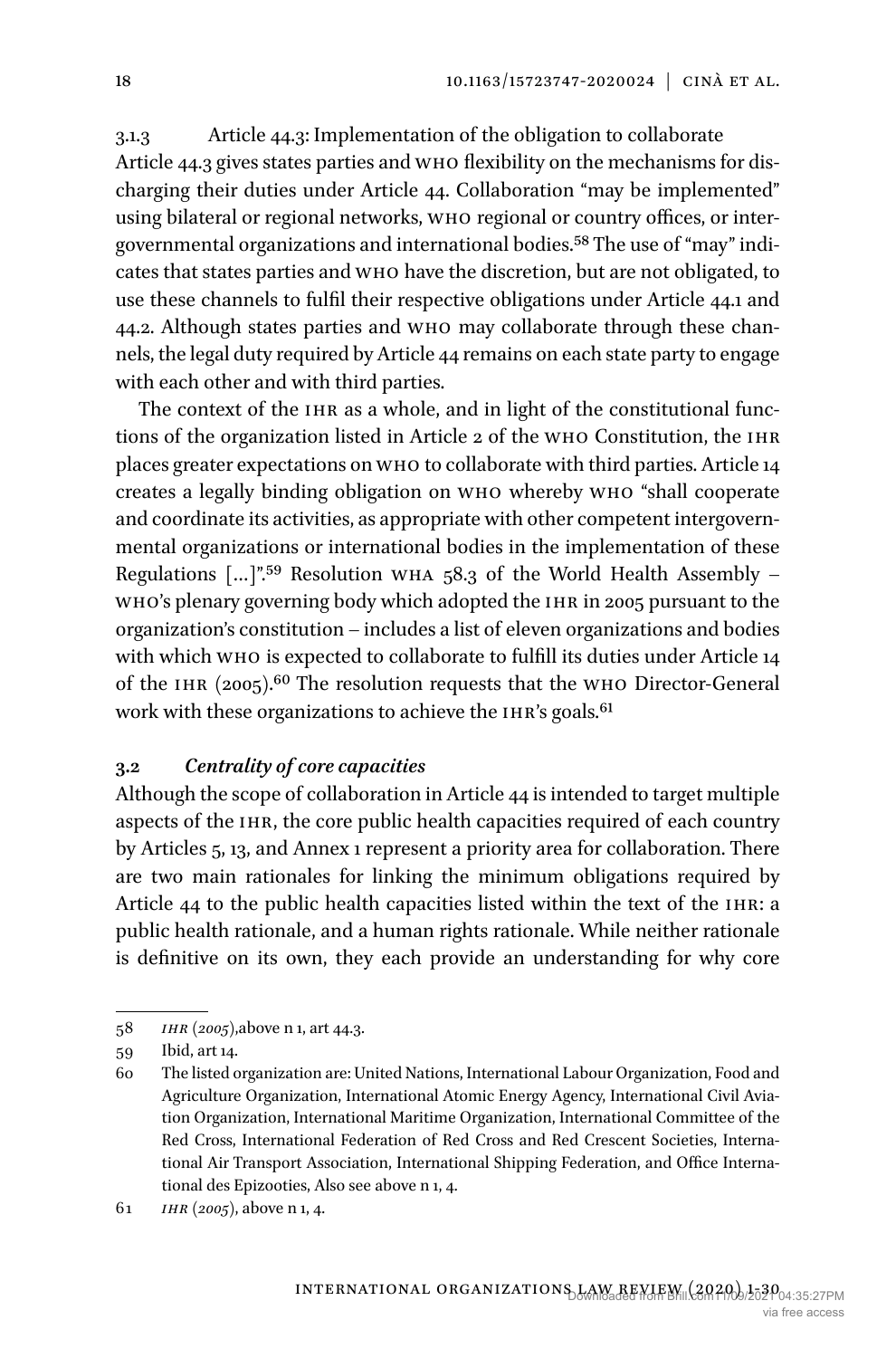capacities are important not only for the realization of Article 44, but for ihr obligations as a whole.

#### 3.2.1 Public health rationale

Core capacities hold a central role in the IHR's public health response and are therefore a key target for collaboration under Article 44. The importance of the core capacities is principally highlighted in Part ii of the ihr ("Information and Public Health Response") in conjunction with Annex 1, which outlines the capacities necessary for surveillance (Article  $_5$ ) and for responding to PHEICS (Article 13).[62](#page-18-0) Annex 1 outlines the minimum core public health capacities required at the local/primary level, the intermediate level (regional or provincial), and at the national level, which include laboratories, human resources, surveillance, preparedness, response, risk communication, coordination, designation of a National IHR Focal Point, legislation, policy, and financing.<sup>63</sup> All these capacities are necessary to achieve the ihr's overall public health goals of preventing, protecting against, and controlling the international spread of infectious diseases.

Described as "an indisputable baseline for global health security", <sup>64</sup> the core public health capacities are also necessary to achieve other key obligations required by both states parties and WHO under the IHR. From the perspective of states parties, core capacities are required to discharge duties of surveillance (Article 5), notification to who within 24 hours of assessment of a public health event (Article 6), information-sharing of unexpected or unusual events (Article 7), information-sharing to who within 24 hours of receipt of evidence of public health risks identified outside a country's territory (Article 9.2), and of verification and provision of information to who in relation to "other sources" (Article 10.2).<sup>65</sup> Further, without a surveillance system capable of detecting events, states parties will be unable to use the Annex 2 Decision Instrument to make a proper determination of when an event should be notified to who[.66](#page-18-4)

Strong core public health capacities within every state party are also necessary for who to fulfill its obligations. For example, without the timely detection and receipt of information, who will struggle to provide states parties and appropriate intergovernmental organizations the public health information "necessary to enable States Parties to respond to a public health risk"

<span id="page-18-0"></span><sup>62</sup> Ibid, art 5, 13, Annex 1.

<span id="page-18-1"></span><sup>63</sup> Ibid, Annex 1; *The Governing Framework for Global Health Security*, above n 16, 269.

<span id="page-18-2"></span><sup>64</sup> *The Governing Framework for Global Health Security*, above n 16, 276.

<span id="page-18-3"></span><sup>65</sup> *ihr (2005)*, above n 1.

<span id="page-18-4"></span><sup>66</sup> Ibid, Annex 2.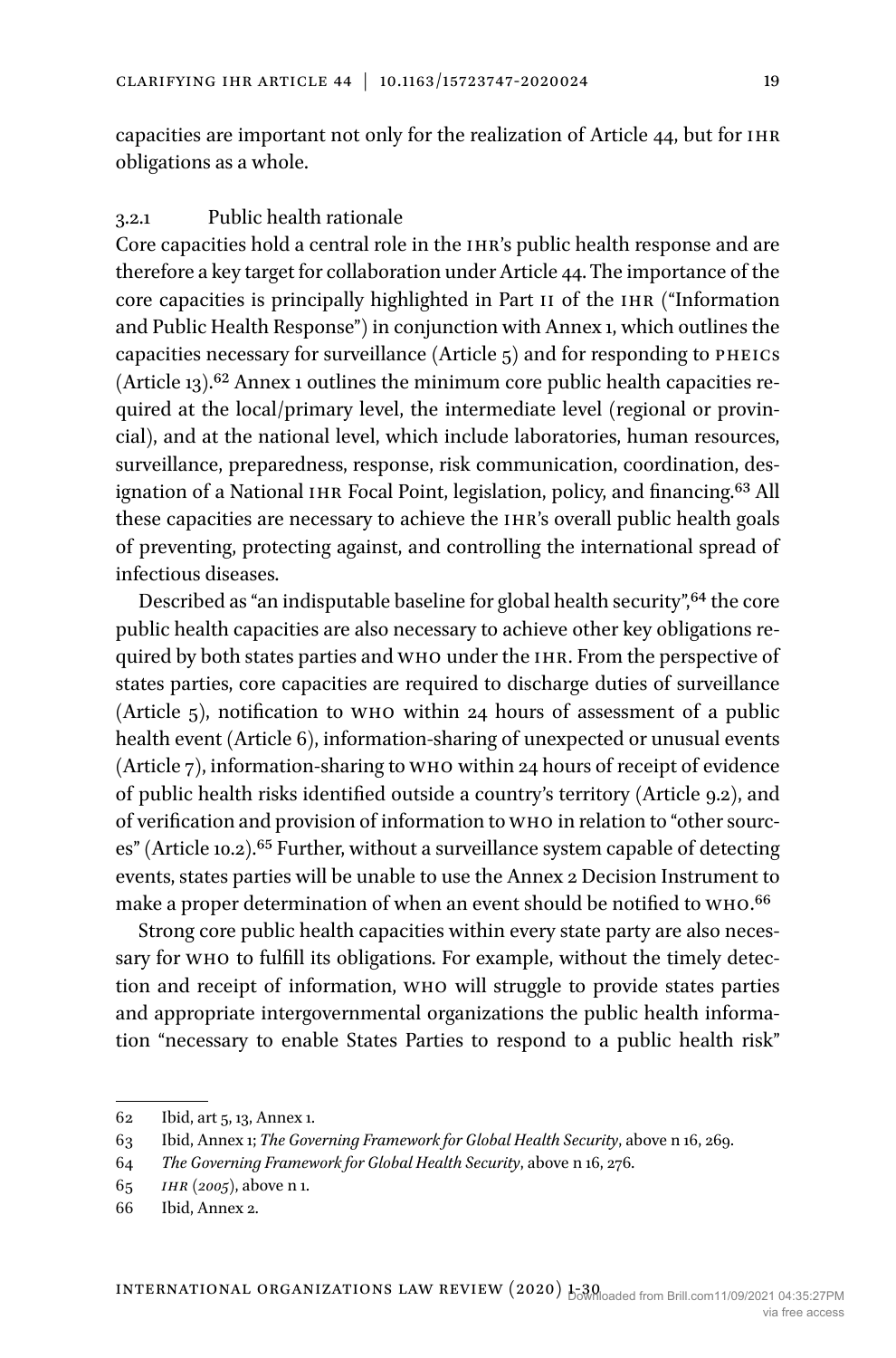(Article 11.1)[.67](#page-19-0) Most importantly, without states parties' capabilities to provide who with accurate and timely information, who's Director-General will be severely handicapped in making PHEIC determinations (Article 12).

The importance of the core capacities is also highlighted by the time-bound nature of these obligations and by the assessment requirements imposed on states parties. Article 5 (surveillance) and Article 13 (public health response) both require that the capacities be achieved "as soon as possible but no later than five years from the entry into force" of the ihr[.68](#page-19-1) States parties were equally required to, within two years of the ihr's entry into force, assess "the ability of existing national structures and resources to meet the minimum requirements described in this Annex".<sup>69</sup> Creating a time-limit for these elements of the IHR underscores an understanding that core capacities were critical to the achievement of the revised ihr's purpose of preventing, protecting against, controlling, and providing a public health response to the international spread of disease (Article 2).

The above textual interpretation is supported by recourse to supplementary documentation. The who Secretariat's supplementary documents on the drafting history of the IHR confirm this understanding that core capacities are central to the public health goals of the IHR and therefore also to an interpretation of Article 44. Not only was there widespread support for the "overall direction and approach of the proposals for the revision", which would help with "detection of threats to international public health, response and management of these threats to international public health, and communications among national institutions and between Member States and the Secretariat",<sup>70</sup> but many understood that existing capacities would need to be strengthened "in order to implement fully and successfully the revised Regulations"[.71](#page-19-4)

While the full challenge of implementing IHR obligations may have originally been underestimated, many states parties flagged during the initial consultation process, that compliance with some of the resource-intensive obligations (i.e., the core capacities) would be problematic and would therefore hamper their ability to fulfill obligations created in the IHR. To respond to the concerns about the feasibility of compliance, the who Secretariat suggested adding Article 44 to the second revised draft (September 2004)[.72](#page-19-5) The who

<span id="page-19-0"></span><sup>67</sup> Ibid, Annex 2, art 11.1.

<span id="page-19-1"></span><sup>68</sup> Ibid, Annex 2, art 5, 13.

<span id="page-19-2"></span><sup>69</sup> Ibid, Annex 1.

<span id="page-19-3"></span><sup>70</sup> *Summary Regional Consultations*, above n 57, 4.

<span id="page-19-4"></span><sup>71</sup> Ibid [5].

<span id="page-19-5"></span><sup>72</sup> *Review and Approval of Proposed Amendments to the International Health Regulations: Draft Revision, Intergovernmental Working Group on Revision of the International Health Regulations*, Doc A/IHR/IGWG/3 (2004).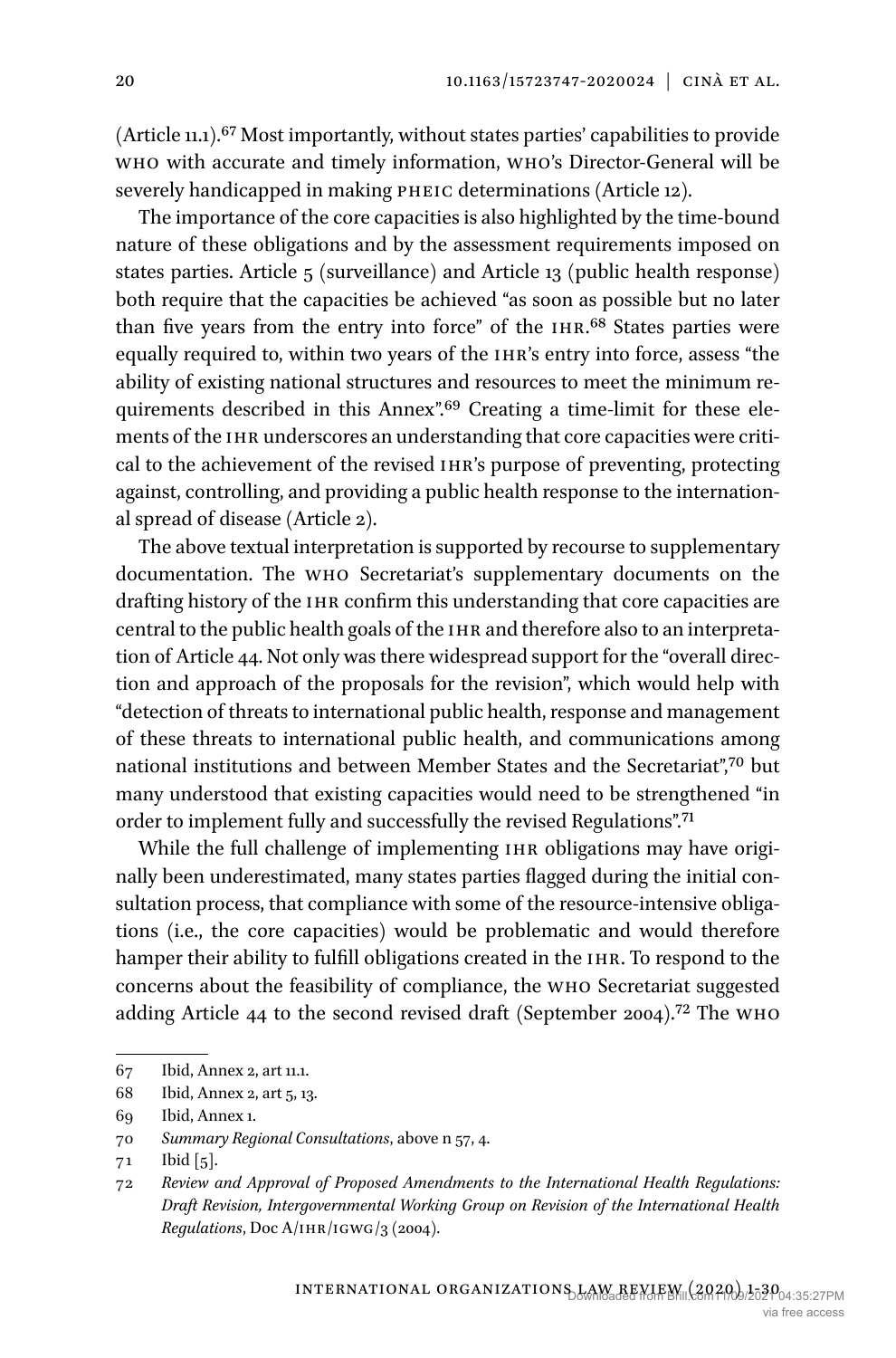Secretariat indicated in an explanatory note that this article was "in response to several comments requesting that the draft revision should clearly provide the possibility for state parties to collaborate with each other in a number of areas related to the implementation of the Regulations" (Article 44.1) and "introduced to specify who's commitment to collaborate with States Parties in the implementation of the Regulations" (Article 44.2).[73](#page-20-0) Although not determinative, these supplementary documentations indicate that Article 44 was intimately linked to core capacities, and helps support a textual interpretation of the importance of core capacities to support the public health goals of the ihr.

Without core capacities, states parties and who require more time to detect and respond to an event, leading to more lives lost and ultimately preventing the world from achieving the public health objective and purpose of the IHR.<sup>74</sup> Public health is therefore the first rationale for the primacy of core capacities.

## 3.2.2 Human rights rationale

The centrality of core capacities is also supported by the existence of human rights obligations. Using the *systemic integration* method found in Article 31.3(c) of the *Vienna Convention*, the IHR can be linked to similar obligations found within the *International Covenant on Economic, Social and Cultural Rights* (icescr). Specifically, similar to Article 44 of the ihr, Article 2.1 of the icescr requires that international assistance and co-operation form part of how rights within the treaty are realized. The IHR can also be linked to Article  $12.2(c)$  of the ICESCR, which creates obligations for the control of infectious diseases. There is synergy not only between the ICESCR and the IHR as a whole but, taken together, these obligations under the IHR and ICESCR provide a further rationale for the primacy of the core capacities when deciphering the scope of collaboration under Article 44 of the IHR.

Although only one component of the commitments made by states parties to the full realization of the right to health, Article 12.2(c) of the ICESCR establishes that realizing the right to health requires that steps be taken for "the prevention, treatment and control of epidemic, endemic, occupational and other diseases".[75](#page-20-2) Commitments to this element of the right to health are further

<span id="page-20-0"></span><sup>73</sup> *Review and Approval of Proposed Amendments to the International Health Regulations: Explanatory Notes, Intergovernmental Working Group on Revision of the International Health Regulations*, Doc A/IHR/IGWG/4 (2004).

<span id="page-20-1"></span><sup>74</sup> *The Governing Framework for Global Health Security*, above n 16, 276.

<span id="page-20-2"></span><sup>75</sup> *International Covenant on Economic, Social and Cultural Rights*, opened for signature 16 December 1966, 993 UNTS 3 (entered into force 3 January 1976).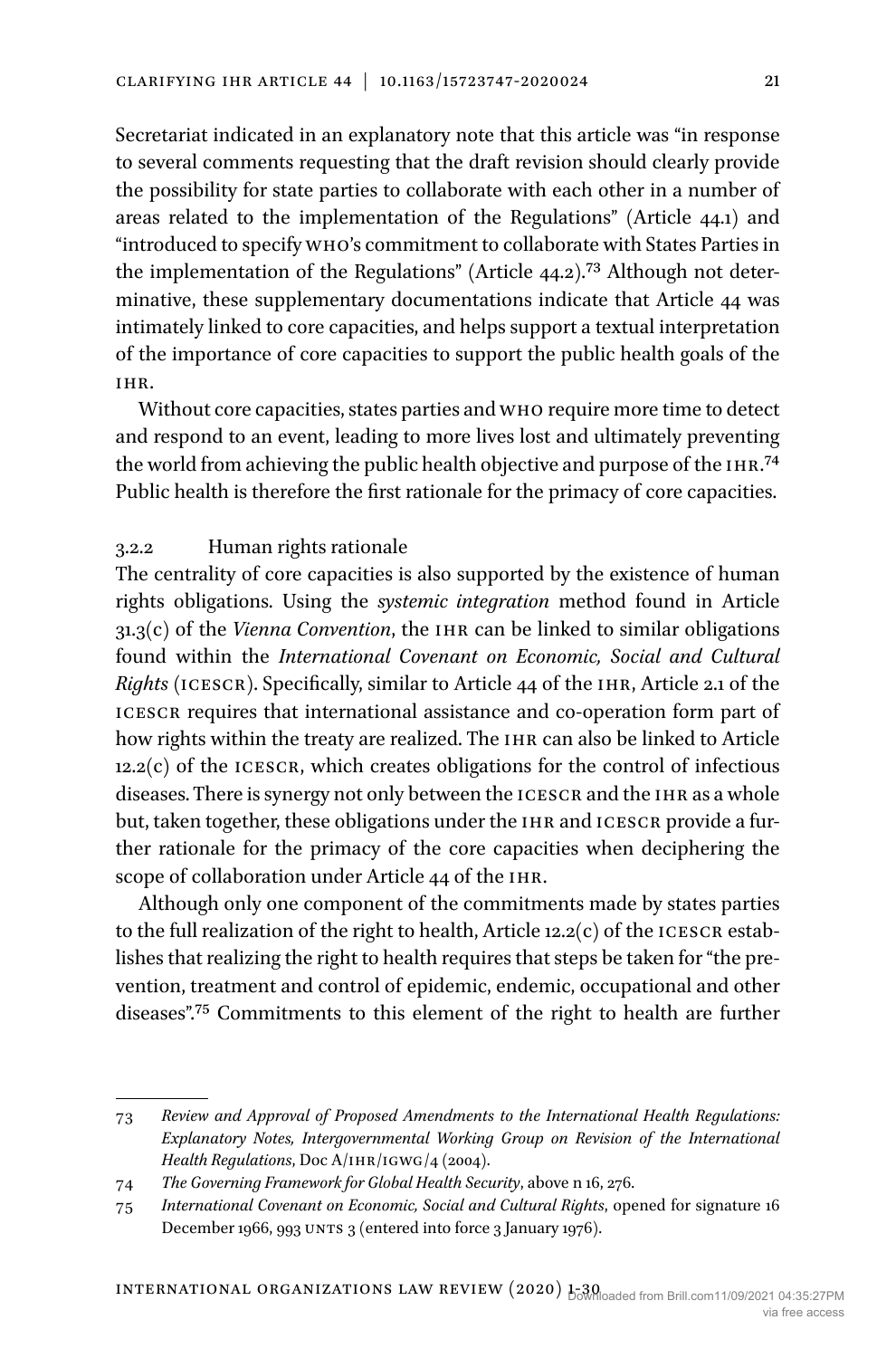elaborated on in General Comment No. 14 adopted by the UN Committee on Economic, Social and Cultural Rights, which establishes that, under the right to health's core obligations, "measures to prevent, treat and control epidemic and endemic diseases" are considered "obligations of comparable priority" to the core obligations identified by the Committee.[76](#page-21-0) General Comment No.14 also outlines what the fulfillment of this subsection of the right entails: disease control under Article 12.2(c) includes efforts to "make available relevant technologies, using and improving epidemiological surveillance and data collection on a disaggregated basis, the implementation or enhancement of im-munization programmes and other strategies of infectious disease control".<sup>[77](#page-21-1)</sup>

The IHR, an instrument focused on the prevention and control of the international spread of diseases and guided by human rights principles, provides an avenue through which countries can fulfill part of their obligations to progressively realize the right to health under the ICESCR and related human rights instruments. The obligations for disease control created under the ICESCR, coupled with details in General Comment No. 14 on what achievement would entail, mirror the IHR core capacities required by Articles  $5, 13, 3$  and Annex 1.<sup>78</sup> Even though the IHR only targets one aspect of the right to health under Article 12, the commitments made by states parties under the IHR are essential to the realisation of a key part of the right to health for individuals within their borders and in other countries, as enumerated in treaty text and elaborated in authoritative interpretation. Although the core capacities are only one aspect for the proper implementation of the IHR as a whole, they are in alignment with states parties' existing obligations under the ICESCR. Core capacities under the IHR are essential to not only achieve the IHR's public health goals, but to also achieve part of the right to health under the icescr.

## **3.3** *Flexibilities and limitations on flexibilities*

As noted above, Article 44 creates an obligation for shared responsibility of collaboration to achieve the goals of the ihr. The clause "to the extent possible" however, introduced the idea that there are limitations to this obligation. While "to the extent possible" can be interpreted as providing flexibility and leeway on the level, type, and scope of collaboration that must be undertaken, a strict legal interpretation does not reveal the exact extent and meaning of

<span id="page-21-0"></span><sup>76</sup> Committee on Economic, Social and Cultural Rights, *General Comment No. 14: The Right to the Highest Attainable Standard of Health (Art. 12 of the Covenant)*, U.N. Doc E/C.12/2000/4 (August 11, 2000) [40]. [hereinafter *General Comment 14*].

<span id="page-21-1"></span><sup>77</sup> Ibid, [16].

<span id="page-21-2"></span><sup>78</sup> *ihr*, above n 1, art 5, 13, Annex 1; icescr, aboven 76, art 12; *General Comment 14*, above n 77, [16], 44.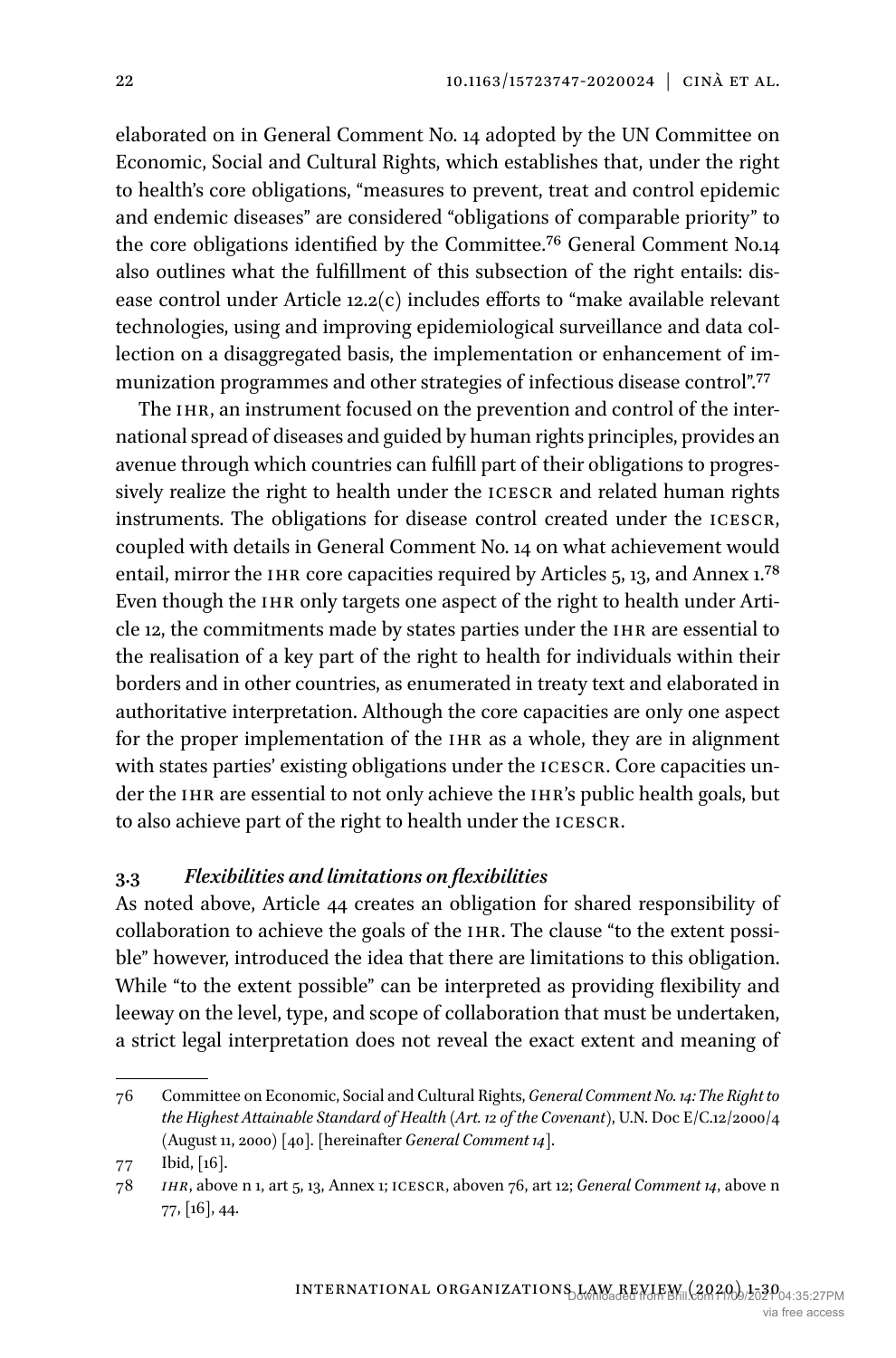these limitations. It was agreed that the clause does not create an unlimited discretion for states parties and who to determine the nature of their obligations. While the concise phrasing of Article 44 prevents an exact interpretation of these flexibility's limitations, there are certain limitations that can be interpreted from the context, and object and purpose, and supported by supplementary means of interpretation.

Although "to the extent possible" introduces flexibility into Article 44, it must be read within the context of the obligation created by "shall". Other language could have been used to indicate greater discretion: "should" or "may" could have been used to indicate authoritative albeit non-binding advice; "may" could have been used to allow for a discretionary provision. The language of Article 44 supports an understanding that every state is bound by the mandatory obligations to achieve at least a certain level of collaboration necessary to achieve the object and purpose of the ihr.

As noted above, the IHR is primarily a public health instrument with a focus on the prevention, protection against, and control of the international spread of disease[.79](#page-22-0) Given the transboundary nature of infectious and other diseases, the safety of individuals around the world requires a certain level of cooperation among states because, when faced with a disease outbreak, in particular a pheic, the world may only be as strong as its weakest link. The world is more vulnerable when some states parties are not able to fully implement the ihr. Even if a country has achieved all of the core public health capacities identified in the IHR, it will still be vulnerable if neighbouring or travel-hub countries do not have sufficient capacities to detect and contain a potential outbreak. Given the importance of the legally binding IHR for global health security, it would be unreasonable if perhaps the most critical component of this instrument (i.e. the core capacities) was undermined by the fact that some countries could not meet their obligations and other countries did not have an obligation to collaborate with them in achieving these obligations. The public health purpose of the IHR therefore requires that the limitations imposed by "to the extent possible" are not unlimited. Indeed, the spirit of the regulations could be understood to require a more robust cross-national collaboration and capacity building.

This interpretation that the IHR's collaboration obligations cannot be completely discretionary is supported by supplementary means of interpretation. While not determinative alone for an interpretation of the limitation, the preparatory work makes clear that Article 44 was intended to create at least a

<span id="page-22-0"></span><sup>79</sup> *ihr*, above n 1, art 2.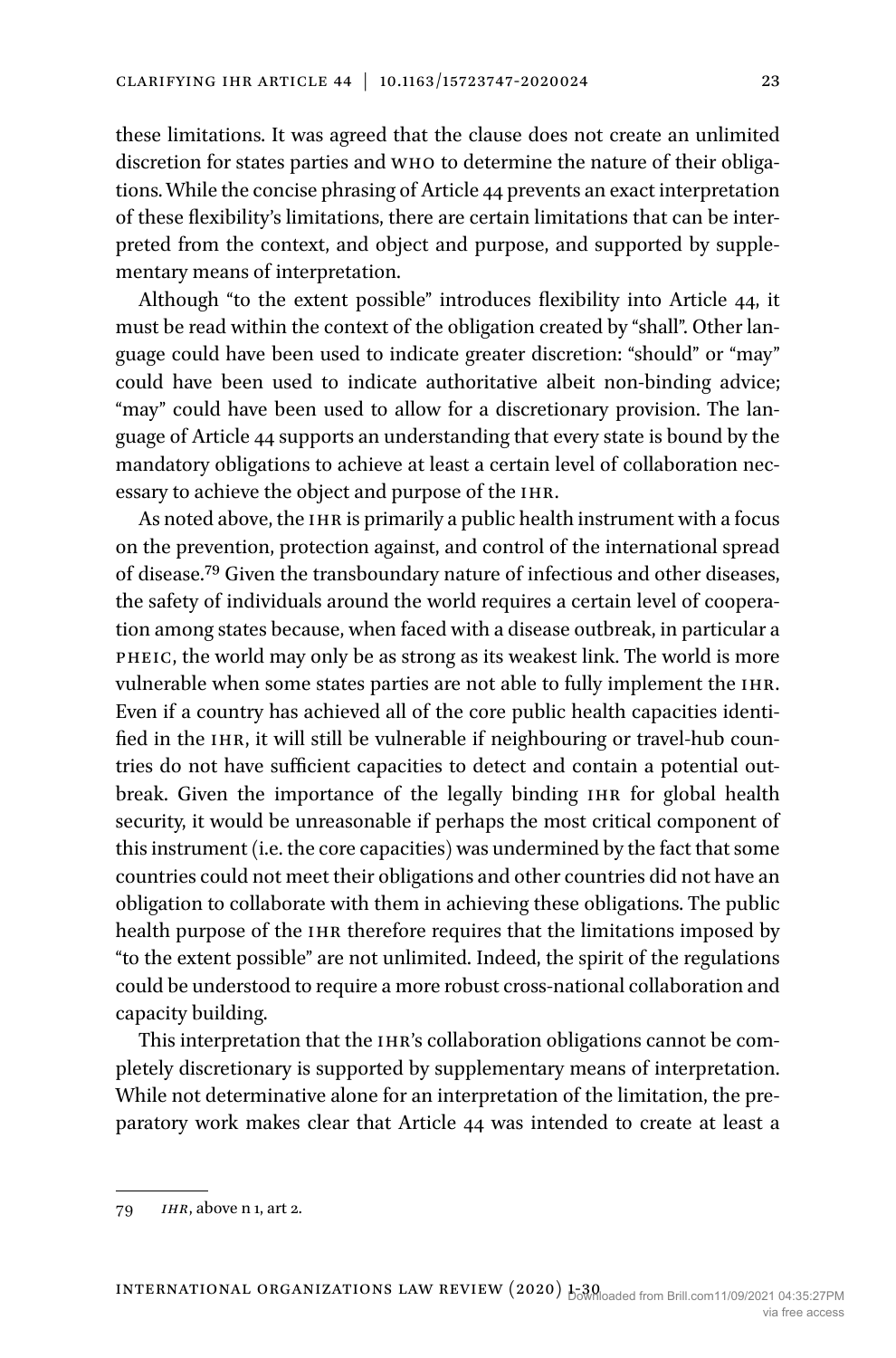meaningful level of cooperation among states in order to ensure that implementing the IHR, and the core capacities in particular, was feasible.

Article 44 and its preparatory materials therefore confirm an interpretation that "to the extent possible" does not create an unlimited flexibility. While this ordinary meaning interpretation, confirmed by the supplementary means of interpretation, does not allow us to decipher the exact limits of this flexibility, Part iv provides examples of this flexibility that may begin to provide some sense of these limits.

## **4 Examples of Collaboration**

As noted in **Section 2.2**, in the case of Article 44, there does not exist "subsequent practice in the application of the treaty which establishes the agreement of the parties regarding its interpretation"[.80](#page-23-0) While there does not yet exist consistent and explicit practice on collaboration that meets this high threshold, there is evidence of how collaboration under Article 44 of the ihr could be achieved. During the consensus conference deliberations, the scholars agreed to refer to this practice as "state action". The following provides a non-exhaustive elaboration of how Article 44 provides flexibility for different states parties and who to fulfill their obligations of collaboration. While they are not authoritative under the *Vienna Convention*, they provide helpful examples of actual instances of practice that can also be seen as a form of implementation of Article 44 obligations.

#### **4.1** *State Action*

# 4.1.1 Article 44.1(a): Detection and assessment of, and response to, events

First, certain states parties may be better placed to collaborate in the "detection and assessment of, and response to, events".<sup>81</sup> For example, by the very nature of a virus originating in a specific geographic area, sharing samples of viruses that have the potential to instigate a pheic may only be possible for states in which the virus is uniquely available. Sharing virus samples with other countries is an interesting example of collaboration because it is applicable to all countries, no matter their economic status. It is a valuable form of collaboration because it allows the world to use its collective resources to create possible vaccines or medical devices that will protect the world against the

<span id="page-23-0"></span><sup>80</sup> *Vienna Convention* , above n 21, art 31.3(b).

<span id="page-23-1"></span><sup>81</sup> *ihr* ,above n 1, art 44.1(a).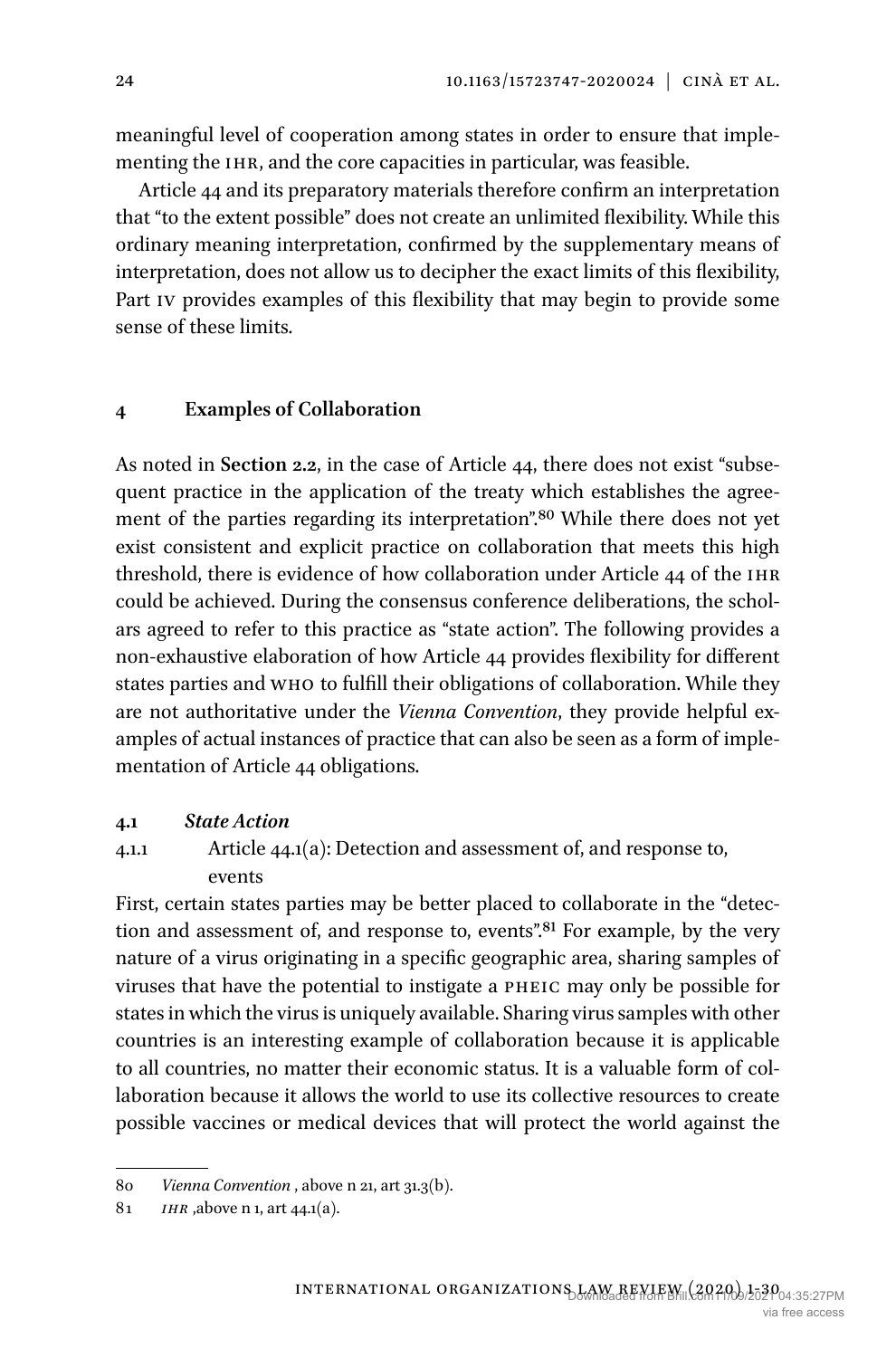particular strain of the virus and could be vital in preventing the spread of a disease. Sample sharing for influenza is subject to the *Pandemic Influenza Preparedness Framework* (pip Framework), a normative framework that aims to create a balance between maintaining strong global influenza surveillance and response systems while also ensuring equitable access to resulting benefits.[82](#page-24-0) The kind of virus sample sharing anticipated in the pip Framework for pandemic influenza could additionally be undertaken as part of the ihr's Article 44 collaboration obligations for other diseases.

4.1.2 Article 44.1(b): Technical cooperation and logistical support Other states parties may be particularly equipped to collaborate in certain aspects of responding to events or in providing logistical support in the event of a pheic[.83](#page-24-1) Uganda's actions during the 2014–2016 Ebola outbreak in West Africa exemplify how a country can provide logistical collaboration to other countries during an outbreak. Uganda is a low-income country that, through its own experiences with Ebola between 2000 and 2012, developed logistical capacities for health workers to respond to the disease.<sup>84</sup> Uganda sent its trained health workers to Guinea, Liberia, Nigeria, and Sierra Leone in 2014 to support "clinical management, coordination, surveillance, laboratory and social mobilization components of the response".<sup>85</sup> Uganda had access to capacities that other countries in the area, whether low-, middle- or highincome, did not possess, and was able to share these capacities during a critical time.

Canada also provided logistical support in responding to the Ebola outbreak in West Africa. In 2014, Canada donated 800 vials of an experimental Ebola vaccine its scientists had developed to who so that the vaccine could be made available as an international resource.<sup>86</sup> Further, Canada provided personal protective equipment, which included 500,000 N95 respirators, 1,500,000 examination gloves, 3,500 surgical gloves, 50 hooded coverall suits, 2,100,000 face

- <span id="page-24-3"></span>85 Ibid.
- <span id="page-24-4"></span>86 Government of Canada, *Fact Sheet – VSV-EBOV – Canada's vaccine for Ebola* (2018) <[https://www.canada.ca/en/public-health/services/infectious-diseases/fact-sheet](https://www.canada.ca/en/public-health/services/infectious-diseases/fact-sheet-ebov-canada-s-experimental-vaccine-ebola.html%3e) [-ebov-canada-s-experimental-vaccine-ebola.html>](https://www.canada.ca/en/public-health/services/infectious-diseases/fact-sheet-ebov-canada-s-experimental-vaccine-ebola.html%3e).

<span id="page-24-0"></span><sup>82</sup> who, *Pandemic Influenza Preparedness Framework for Sharing of Influenza viruses and Access to Vaccines and Other Benefits*, (2011) <[https://www.who](https://www.who.int/influenza/pip/PIP_FQA_Nov_2011.pdf%3e) [.int/influenza/pip/PIP\\_FQA\\_Nov\\_2011.pdf>](https://www.who.int/influenza/pip/PIP_FQA_Nov_2011.pdf%3e).

<span id="page-24-1"></span><sup>83</sup> *ihr* above, n 1, art 44.1(b).

<span id="page-24-2"></span><sup>84</sup> who, *Uganda Health Workers Supporting West Africa on Ebola Response* (15 August 2014) [<https://afro.who.int/news/uganda-health-workers-supporting-west](https://afro.who.int/news/uganda-health-workers-supporting-west-africa-ebola-response%3e) [-africa-ebola-response>](https://afro.who.int/news/uganda-health-workers-supporting-west-africa-ebola-response%3e)).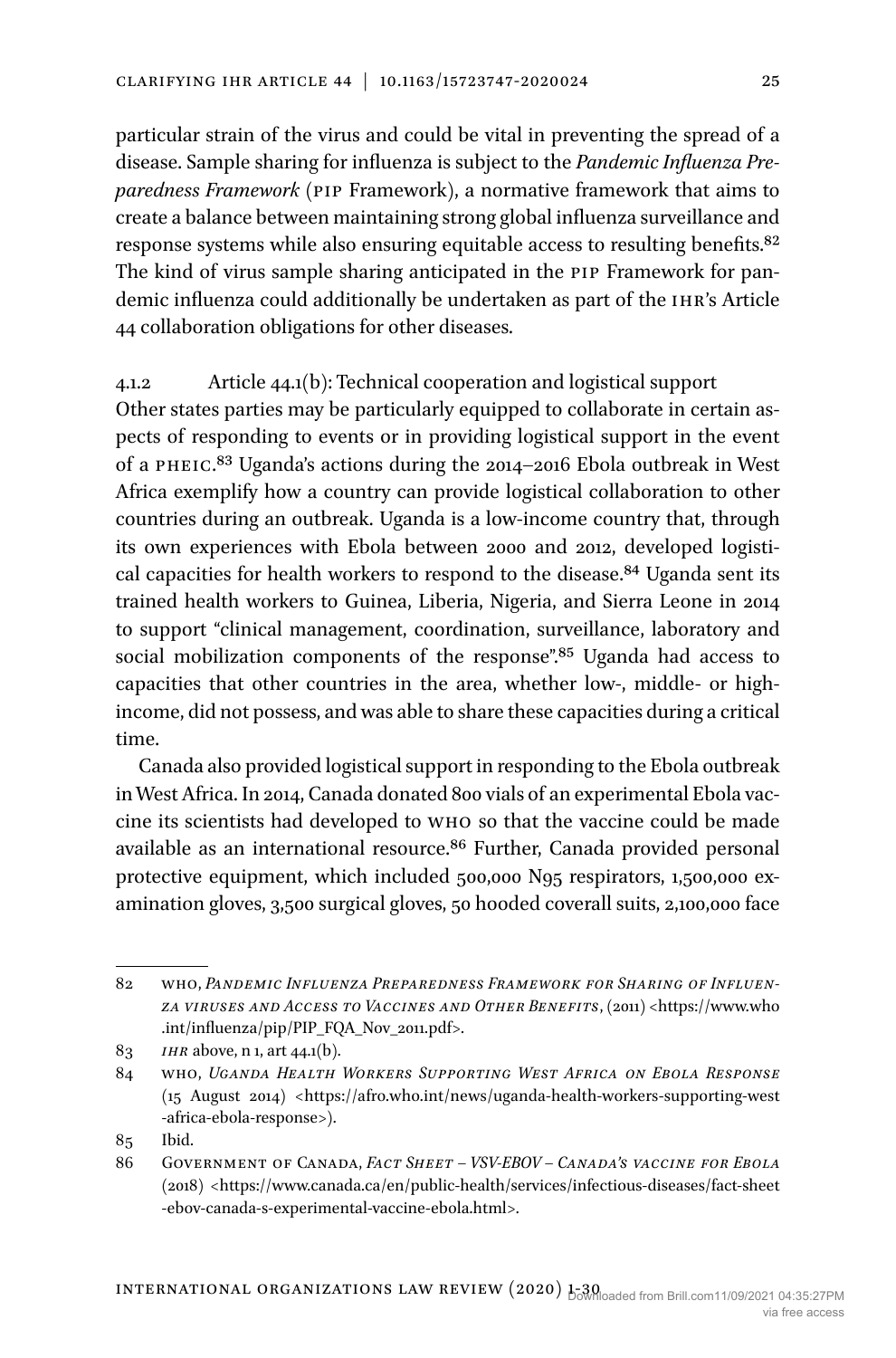shields, and 1,250,000 isolation gowns.[87](#page-25-0) A mobile lab was also sent to Sierra Leone for rapid testing.<sup>88</sup> Uganda and Canada's experiences demonstrate that collaboration in responding to events can manifest itself in different forms and that logistical cooperation, as required under Article 44.1(b), could be expected from all states parties depending on their specific expertise, resources, and circumstances.

## 4.1.3 Article 44.1(c): Mobilization of financial resources

Financial support is also required to implement obligations under the ihr. In addition to Article 44.1(c) specifically dictating that collaboration is required to mobilize financial resources, many aspects of the provision of technical cooperation, logistical support, and administrative or legal support, will also require collaboration around financial resources.

The response of the Economic Community of West African States (ecowas) during the 2014 Ebola outbreak provides an example of "state action" around the mobilization of financial resources. In the midst of the outbreak, ecowas created a "Solidarity Fund" to pool together resources to enable prompt response to public health emergencies including Ebola[.89](#page-25-2) Financial contributors included Benin, Cape Verde, Cote d'Ivoire, Niger, Nigeria and Togo, for a total of USD 5,684,409.[90](#page-25-3)

# 4.1.4 Article 44.1(d): Formulation of proposed laws and other legal/ administrative provisions

The fourth area for collaboration is legal and administrative reform.<sup>91</sup> As national legislation and regulations are important for institutionalizing and strengthening the role of the IHR, states parties have an opportunity to collaborate with others to reach these goals. Through the Global Health Security Agenda (ghsa), a partnership of states that uses a multilateral and multisectoral approach to help build countries' capacity to prevent, detect, and respond to threats from infectious diseases,  $92$  the Joint External Evaluation (JEE)

<span id="page-25-0"></span><sup>87</sup> Government of Canada, *Canada's response to the Ebola outbreak in the WEST AFRICA REGION* (2014) <[https://www.canada.ca/en/news/archive/2014/09/cana](https://www.canada.ca/en/news/archive/2014/09/canada-response-ebola-outbreak-west-africa-region.html%3e) [da-response-ebola-outbreak-west-africa-region.html>](https://www.canada.ca/en/news/archive/2014/09/canada-response-ebola-outbreak-west-africa-region.html%3e).

<span id="page-25-1"></span><sup>88</sup> Ibid.

<span id="page-25-2"></span><sup>89</sup> Economic Community of West African States (ecowas), *The Ebola: The fight against epidemic of the Ebola virus disease within ecowas* <['">https://www.ecowas.int/](https://www.ecowas.int/ebola/#_Toc411933801<!--GreaterThan-) [ebola/#\\_Toc411933801>](https://www.ecowas.int/ebola/#_Toc411933801<!--GreaterThan-).

<span id="page-25-3"></span><sup>90</sup> Ibid; Nigeria: lower middle income; Cote d'Ivoire: lower middle income; Benin: low income; Niger: low income; Cape Verde: lower middle (gave the least); Togo: low income.

<span id="page-25-4"></span><sup>91</sup> *ihr*, above n 1, art 44.1(d).

<span id="page-25-5"></span><sup>92</sup> Global Health Security Agenda, *About the ghsa* [<https://www.ghsagenda.org/about>](https://www.ghsagenda.org/about%3e).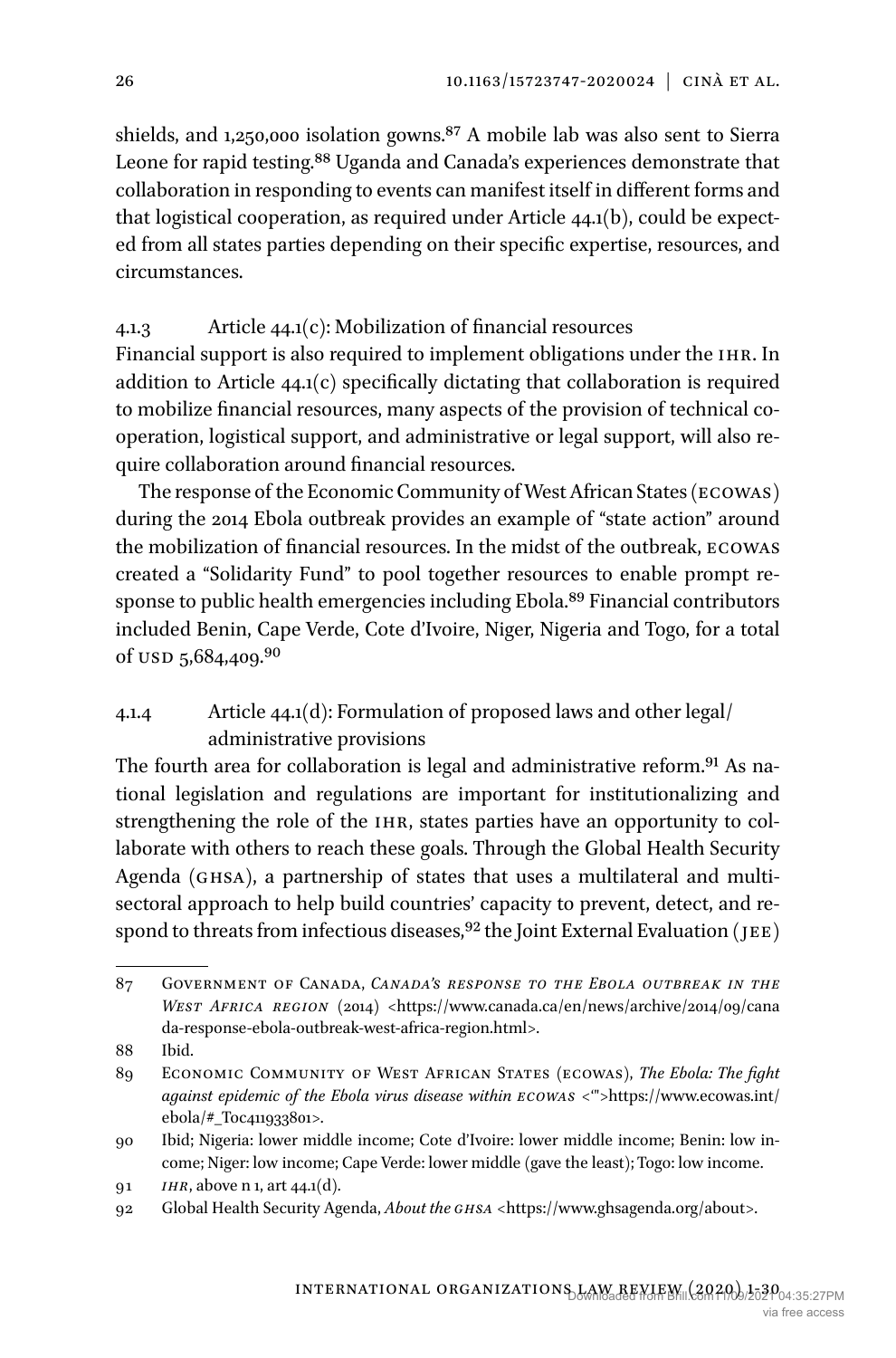was created and adopted by who to monitor and evaluate the country's capacities under the IHR. The JEE specifically provides an evaluation framework for, among others, a states party's "legal framework to support and enable the implementation of all of their obligations and rights to comply with and implement the IHR (2005)".<sup>93</sup> The JEE target for legislation also evaluates whether state parties have "adequate funding for IHR implementation through national budget or other mechanisms.<sup>94</sup> For example, Zimbabwe's 2018 JEE report identifies the need for the country to conduct "a comprehensive assessment of legislation, regulations, administrative requirements, and other governmental instruments, to determine if they facilitate full implementation of the IHR  $(2005)$ ".<sup>95</sup> Through the information provided by JEEs, states parties with certain experiences or regional similarities can collaborate with other countries in strengthening their national legal and regulatory framework for integrating the ihr.

## **4.2** *who action*

who also undertakes action that could constitute collaboration for the purposes of Article 44. As part of who's mainstreaming functions, and with a goal of honing best practices and collaborating towards the implementation of the ihr, who established the Strategic Partnership for International Health Regulations and Health Security (SPH), a hub that brings together states parties, partners and donors to share information.[96](#page-26-3) As part of this program, who has created an online partner-matching system to "enable countries, partners and donors to efficiently and rapidly match needs and gaps with resources and priorities to effectively improve health security".<sup>97</sup> Donors or partners can determine which IHR area, region, and country they wish to support and, through the website, contact the who Country Office to engage in collaboration. Similarly, states parties in need of support can indicate the IHR areas in which they require support and, through the website, can contact donors who are interested in funding those areas.<sup>98</sup> Assuming it works, this system would allow

<span id="page-26-5"></span>98 Ibid.

<span id="page-26-0"></span><sup>93</sup> who, *Joint External Evaluation Tool: International Health Regulations (2005)* (2016) 6.

<span id="page-26-1"></span><sup>94</sup> [Ibid](https://apps.who.int/iris/bitstream/handle/10665/204368/9789241510172_eng.pdf?sequence=1).

<span id="page-26-2"></span><sup>95</sup> Ibid, 7.

<span id="page-26-3"></span><sup>96</sup> World Health Organization, *Strategic Partnership for International Health Regulations (2005) and Health Security (sph) Strategic Partnership Networks* <[https://extranet.who](https://extranet.who.int/sph/networks%3e) [.int/sph/networks>.](https://extranet.who.int/sph/networks%3e)

<span id="page-26-4"></span><sup>97</sup> World Health Organization, *Strategic Partnership for International Health Regulations (2005) and Health Security (sph) Partner Marching* <[https://extranet.who.int/sph/](https://extranet.who.int/sph/partner-matching%3e) [partner-matching>.](https://extranet.who.int/sph/partner-matching%3e)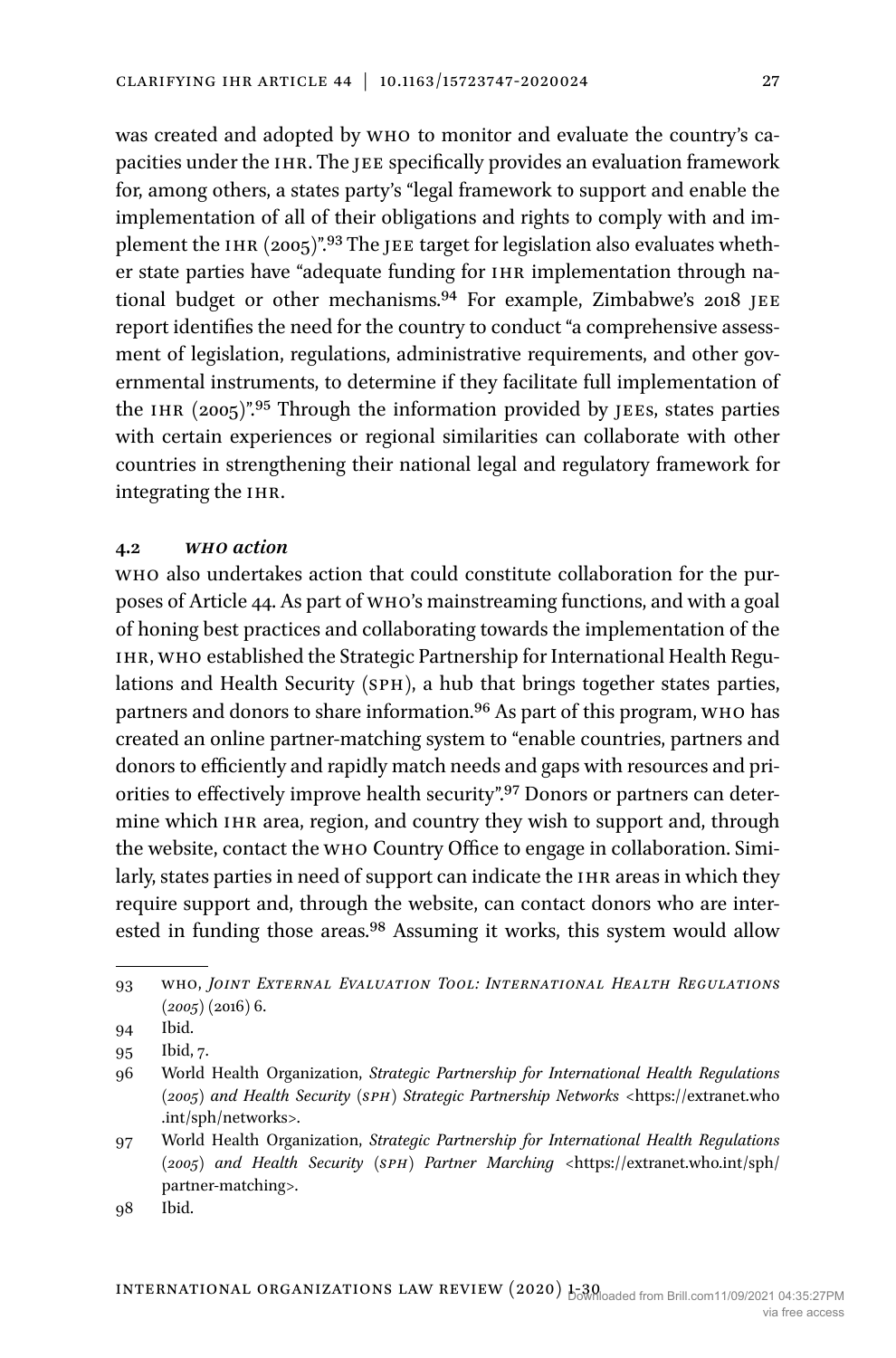who to use its stewardship function to facilitate collaboration among states parties on different areas of IHR implementation.

who and its regional offices' response during the Zika epidemic in Latin America in 2016 provide further insight into how collaboration with states parties during a disease outbreak can occur, particularly through the flow of information and the provision of technical support. For example, who launched a global Strategic Response Framework and Joint Operations Plan, which focused on mobilizing and coordinating states to collaborate with countries in surveillance, response, and research on the Zika virus.<sup>99</sup> To ensure the sharing of information, who also established an online Emergency 4Ws Portal that recorded which states were doing "what, where, and when, at the global, regional, and national level"[.100](#page-27-1) The who online portal also compiled public information materials about the Zika virus and its potential complications, including videos, Q&A's, factsheets, infographics and timelines, which intended to provide health workers, researchers, policymakers, and the public with access to information about the disease[.101](#page-27-2)

who also provided technical support during the Zika outbreak by publishing a weekly situation report to provide the latest epidemiological data to the public, as well as translations for 16 expert guidance documents on relevant topics ranging from psychosocial support for mothers, to surveillance guidance for entomologists. In addition, who developed Zika applications for smartphones to keep health workers and the public connected to the latest guidance and developments.[102](#page-27-3) Beyond who headquarters in Geneva, its regional office for the Americas – the Pan American Health Organization – was highly active in supporting states to bring the epidemic under control.

## **5 Conclusion**

Consistent throughout all versions of the IHR is the recognition that infectious diseases require international cooperation to prevent their spread across borders. This imposes both individual duties on states parties and mutual and shared obligations within the international community. Article 44 is one tool

<span id="page-27-0"></span><sup>99</sup> World Health Organization, *Zika Virus Outbreak Global Response* (2016) 4 <[https://www.who.int/emergencies/zika-virus/response/en/>](https://www.who.int/emergencies/zika-virus/response/en/%3e) [hereinafter *Zika Outbreak Response*].

<span id="page-27-1"></span><sup>100</sup> Ibid, 5.

<span id="page-27-2"></span><sup>101</sup> Ibid, 5.

<span id="page-27-3"></span><sup>102</sup> Ibid.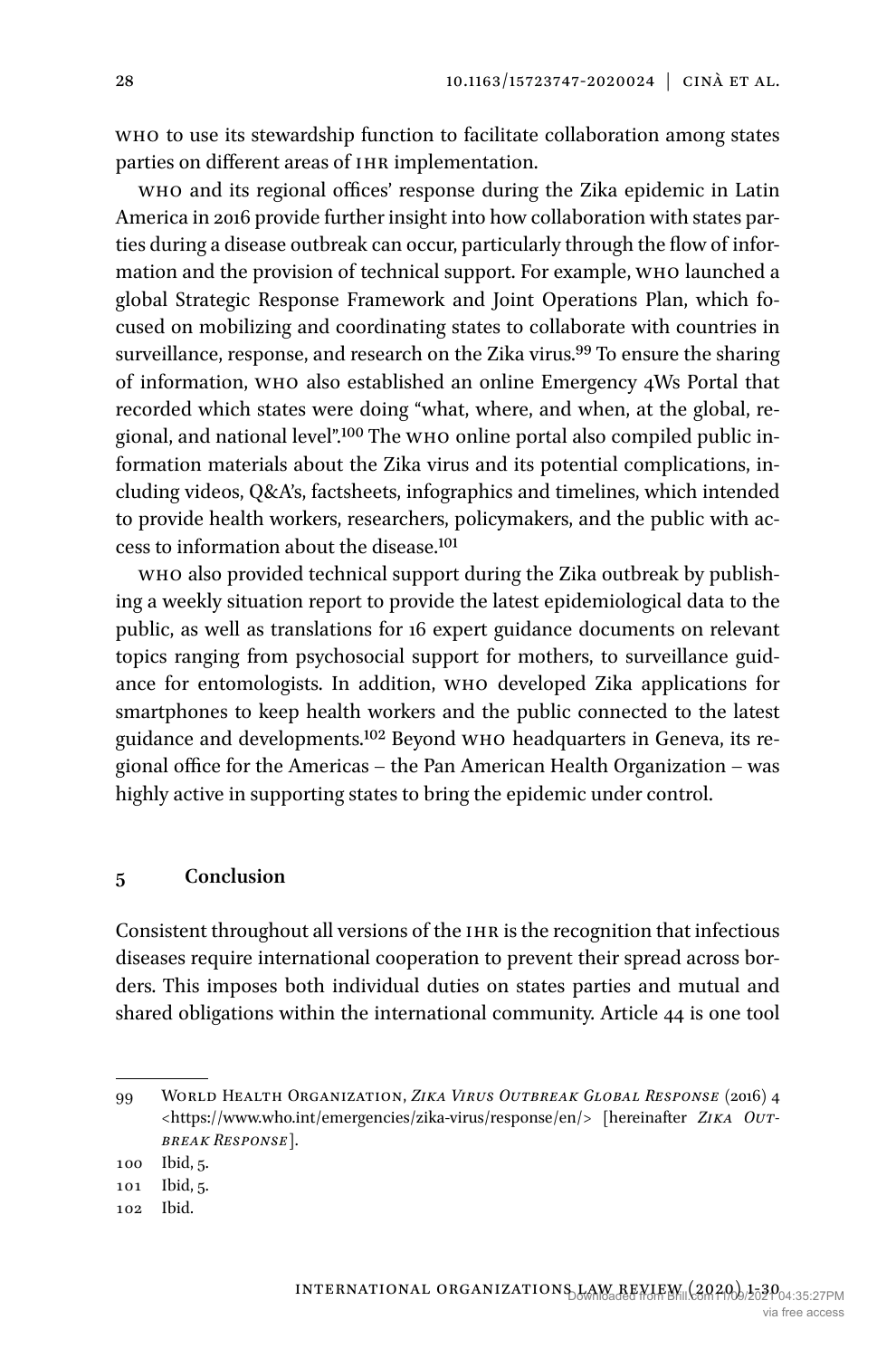found within the revised IHR that provides insight into how the world can engage in effective disease control for current and future outbreaks.

The legal interpretation of Article 44's obligations presented in this consensus statement was based on the ordinary meaning of the article's text within the context, in light of the object and purpose of the IHR, and supported by supplementary means. Most importantly, this analysis shows that there is a common and shared responsibility among states parties to make it possible for every country to achieve the minimum core public health capacities identified in the ihr. While Article 44 does not specify how countries must implement their individual obligations pursuant to this common and shared responsibility, the IHR legally requires countries to determine their level and type of collaboration in good faith considering the IHR's object and purpose, differing abilities among countries, and who's important role in this area.

This conclusion reveals gaps in the text of the IHR, particularly with regard to Article 44. Although there are clear obligations under Article 44, it is not possible to individually determine the exact level and type of collaboration required from each state party and who using the *Vienna Convention*'s general and supplementary rules of interpretation. Given the importance of collaboration for achieving obligations required by the IHR, the inability to precisely interpret how Article 44 duties should be implemented by each country is problematic because it significantly raises the likelihood that states parties will not fulfill their legal obligations. This consensus, however, presents an opportunity for action. Article 44 should be further examined to either formally revise it or to negotiate a subsequent agreement regarding its interpretation – the latter of which could be implemented through a resolution of the World Health Assembly. Short of re-negotiation the IHR or adopting supplementary international instruments, who with partners, could offer detailed guidance on how states parties could fulfill their duties. It could similarly implement transparent monitoring and accountability mechanisms. The who's Joint External Evaluation (jee) is a prime example of a measure implementing the ihr. It could consider other compliance enhancing incentives.

Additional research on different possible approaches for how countries can implement their individual obligations pursuant to Article 44's common and shared responsibility would be especially helpful, along with further analyses of how the ihr can be strengthened more broadly to ensure that its object and purpose can be more fully realized. In the meantime, we hope this consensus statement provides an authoritative legal interpretation of the IHR's Article 44 that countries can depend upon when implementing their existing collaboration obligations that should, in turn, enable enhanced global preparations for and responses to ongoing and future inevitable pandemics.